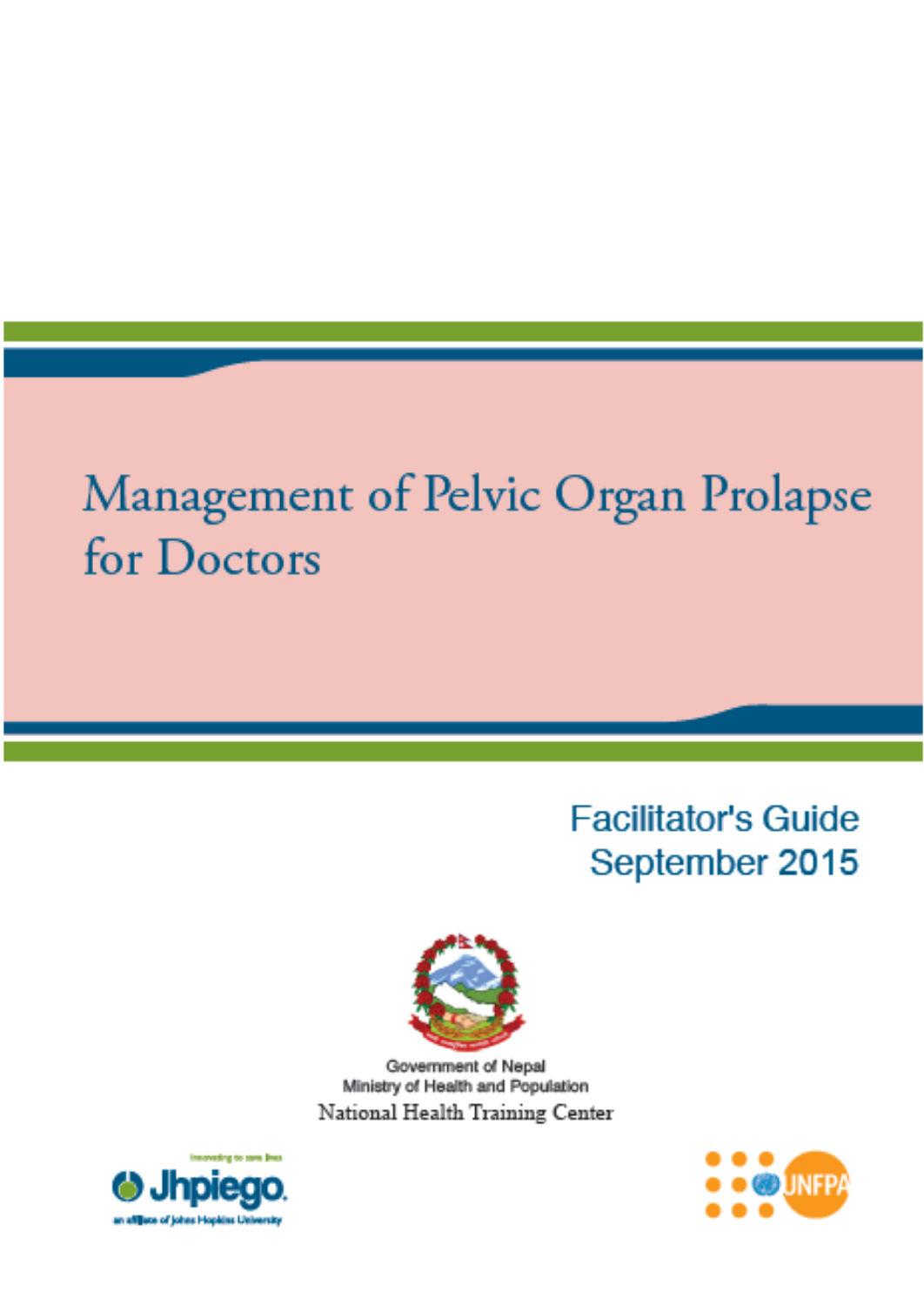# **Management of Pelvic Organ Prolapse**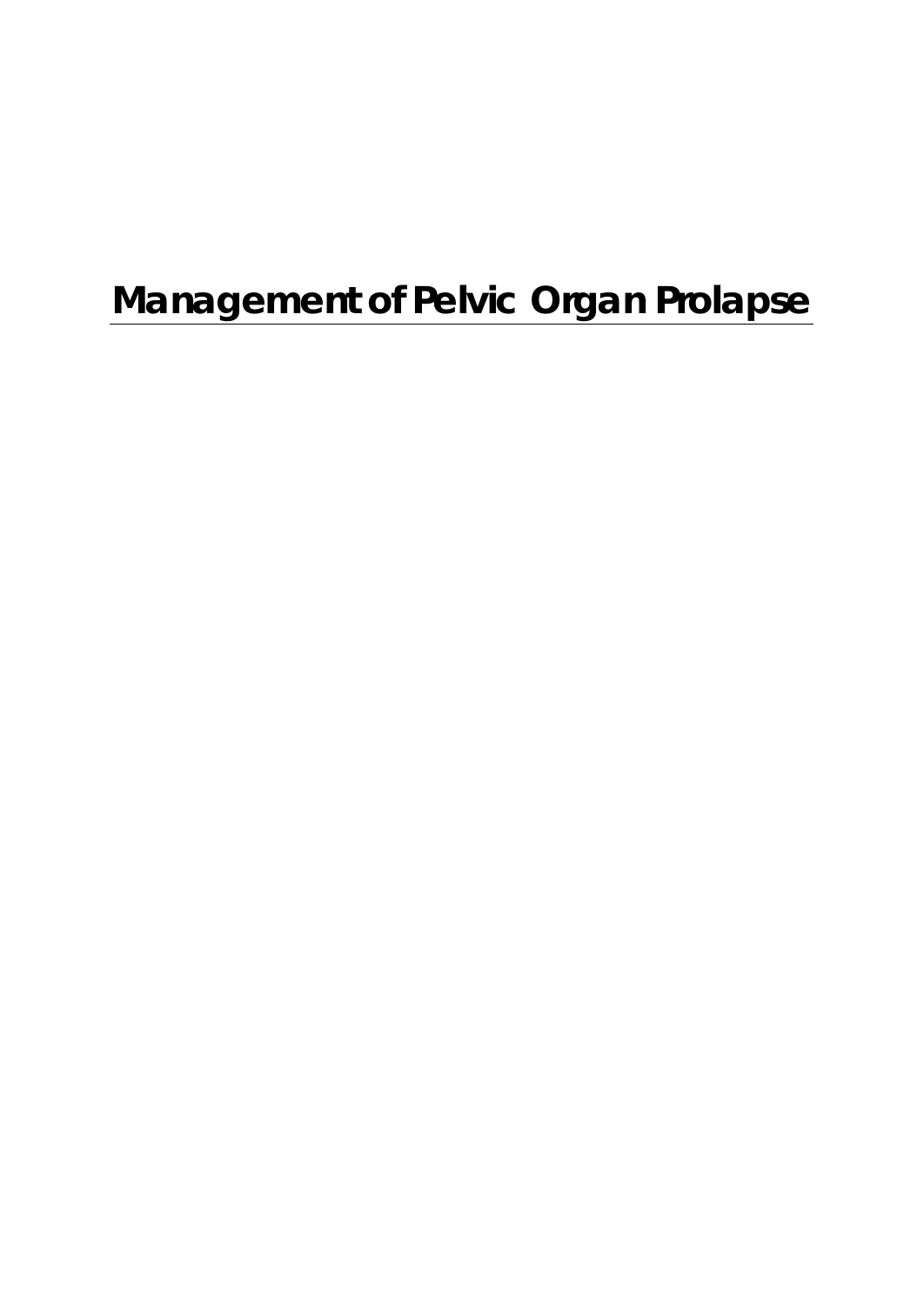#### ermissions:

Animations of Pelvic Organ Prolapse, Sacral Colpopexy, and Uterosacral Suspension, ©Samantha Welker 2014.

The vaginal pessary for prolapse: An educational video, © Teresa Tam. Published in: Pessaries for vaginal prolapse: Critical factors to successful fit and continued use. OBG Manag 2013; 25(12): 42–44, 48–52, 59. © Frontline Medical Communications.

Videos for Simple vaginal hysterectomy, Vaginal hysterectomy for uterovaginal prolapse, Anterior colporrhaphy with Kelly plication, Posterior colporrhaphy, Perineorrhaphy, High uterosacral vaginal vault suspension for complete uterine procidentia, Rectocele and enterocele repair, and Rectocele repair associated with external anal sphincter repair, © International Academy of Pelvic Surgery.

Virkud, A. (2013, February 27). LeFort Colpocleisis.mov [Video file]. Ajit Virkud from Mumbai, India demonstrates LeFort partial colpocleisis operation. Retrieved from https://www.youtube.com/watch?v=hAms8b\_iGM4.

Manchester Fothergills video, Ajit Virkud, Prof. of Obstetrics & Gynecology, Mumbai India, Modern Gynecology, II Edition, APC Publishers, Mumbai. Chapter 18, Pelvic Organ Prolapse.

Permissions pending for Figures 2-1, 2-2, 2-3.1, and 2-3.2. Richard Snell. 2011. Clinical Anatomy by Regions, 9th edition. Lippincott Williams & Wilkins.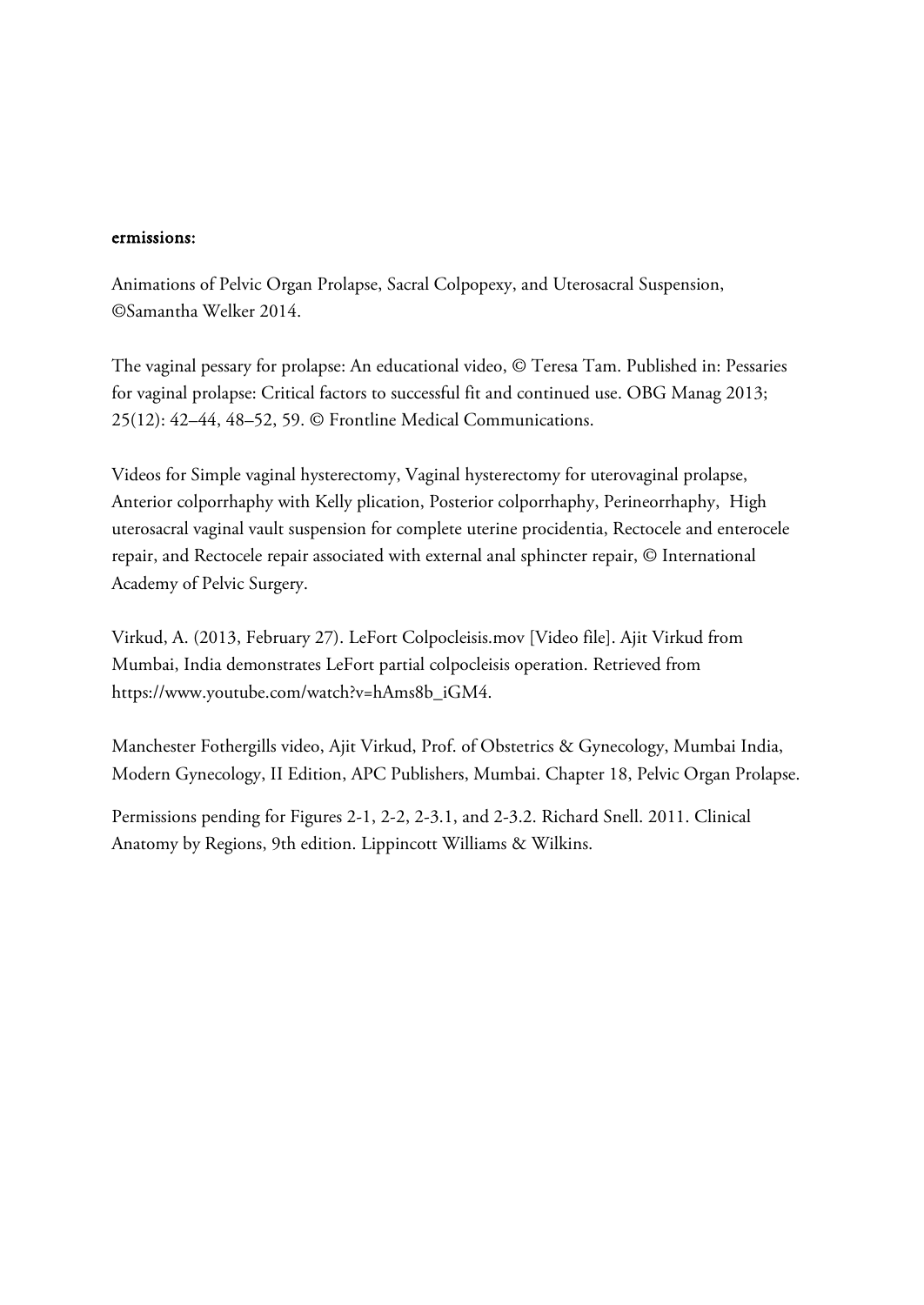

The risk factors for Pelvic organ prolapse (POP) include pregnancy, childbirth, and menopause resulting in weakness of the pelvic floor. In Nepal, the prevalence of POP is relatively high. Although Pelvic Organ Prolapse is treatable condition, many women do not receive quality care, particularly in many low-income countries like Nepal. This could be due to lack of awareness about treatment options and lack of control over when to seek medical treatment. Furthermore, access to quality services from trained service providers is limited in most of the remote places in Nepal. Therefore, in Nepal, it is estimated that only about 25% of women with Pelvic Organ Prolapse receive treatment because of these barriers to quality health care.

In order to provide quality services to the women suffering from this morbidity the National Health Training Center in coordination with Family Health Division, UNFPA and Jhpiego has developed this competency based training package for service providers. This package will be used to provide training to Gynecologists so as to enable them to provide quality care in POP management, adhering to national standard. The package has adopted a combined approach of individualized learning and clinical practicum sessions. Thus the training approach is a blended learning approach in which the participants do individual learning (theory session) at their own work site for two weeks, followed by 6-days clinical practicum at designated training centers.

I would like to thank Family Health Division, Jhpiego Corporation and UNFPA for their technical support and also express my gratitude to UNFPA for the financial support in developing this training package. I would like to acknowledge with much appreciation Dr Kiran Regmi for her guidance during the process. Special thanks to Dr. Shilu Adhikari, RH Specialist, UNFPA; Ms. Neera Thakur, RH Officer, UNFPA; Dr. Kusum Thapa, ANE Regional Technical Advisor, Jhpiego; Dr. Blami Dao, Director, Maternal and Newborn Health, Jhpiego/Baltimore and Ms. Julia Bluestone, Sr. Technical Advisor, Global Learning Office Jhpiego/Baltimore for their valuable technical inputs in the document. Thanks to Ms. Sandhya Limbu, Program Officer, Jhpiego for her support for coordination.

I would like to thank and acknowledge all the national experts who have provided their valuable input during the various workshops organized during the drafting and finalization of this training package.

**Achvut Lamichhane Director**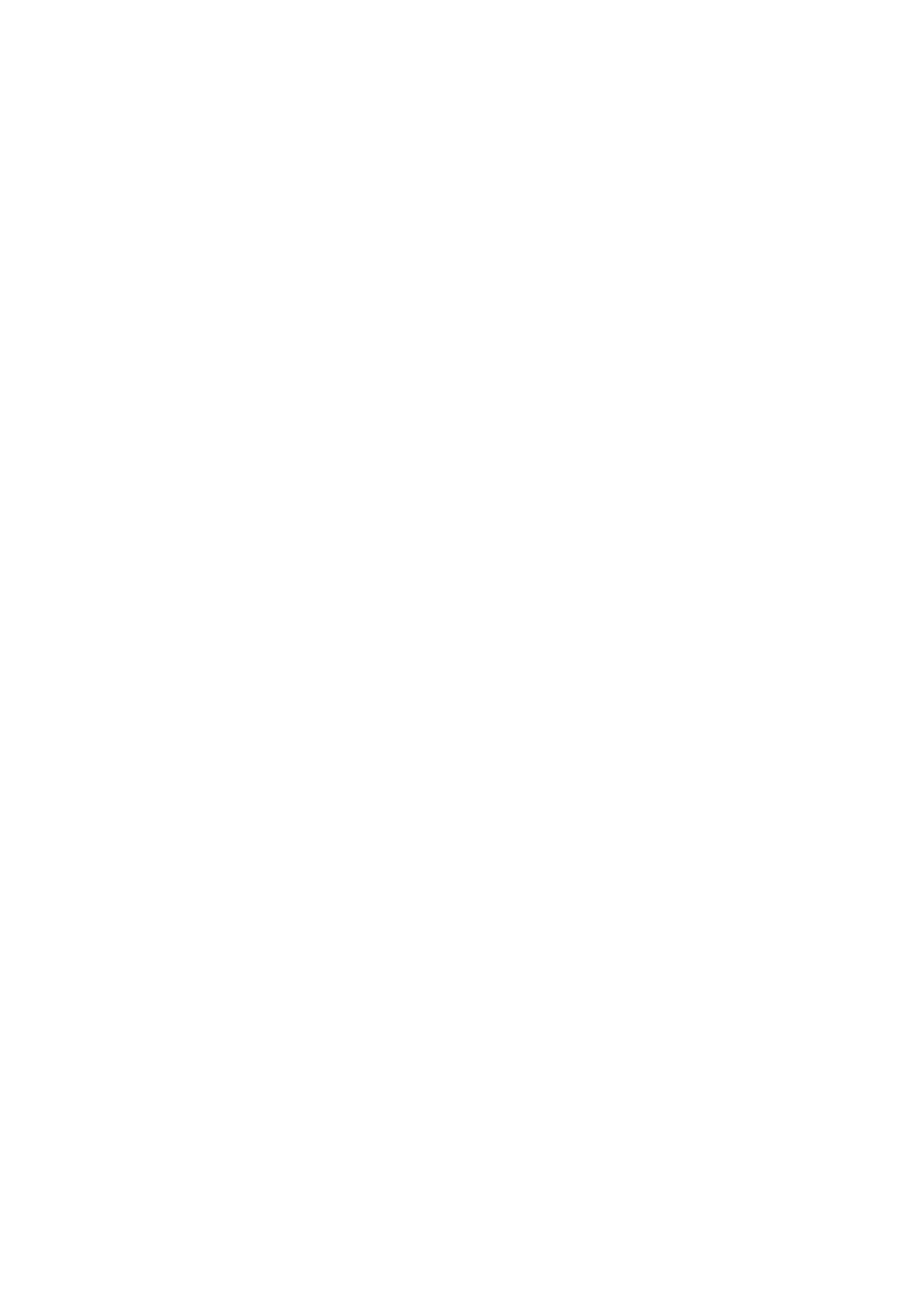

Pelvic organ prolapse (POP) is a significant reproductive morbidity among postmenopausal and women of reproductive age in Nepal. Pelvic Organ prolapse (POP) is widely prevalent all over Nepal and with overall prevalence of 10% among women of reproductive age group (15-49 years). In Nepal an estimation of 600,000 Nepali women are suffering from varying degrees of uterine prolapse. Approximately one third of thewomen suffer prolapse severe enough to warrant reconstructive surgery. The huge burden of prolapse in Nepal ranks high on the public health agenda as a priority program for the government of Nepal and related stakeholders.

Till date, there was no competency based training package for standardizing surgery skills of gynecologists. The current approach of surgery camp programs was started without standardized technique to perform prolapse. Hence this package is designed to develop the capacity of the gynecologists to provide quality-assurance standards of care for women undergoing surgery for prolapse.

I am very pleased to introduce this long awaited competency based training package which would definitely help gynecologists to practice standardized surgical skills to perform Pelvic Organ Prolapse management. An ultimate goal of developing this competency based training package is to provide quality of services and help prevent women from social, physical and emotional isolation from family and society and live normal lives.

I would like to commend National Health Training Center for developing this package and also would like to appreciate the partners, UNFPA and Jhpiego Corporation for providing support in the process of developing this competency based training package.

I would like to thank all the national and international experts from various organizations for their contribution in development and publication of this package.

mpo Dr. Pushpa Chaudhary

Director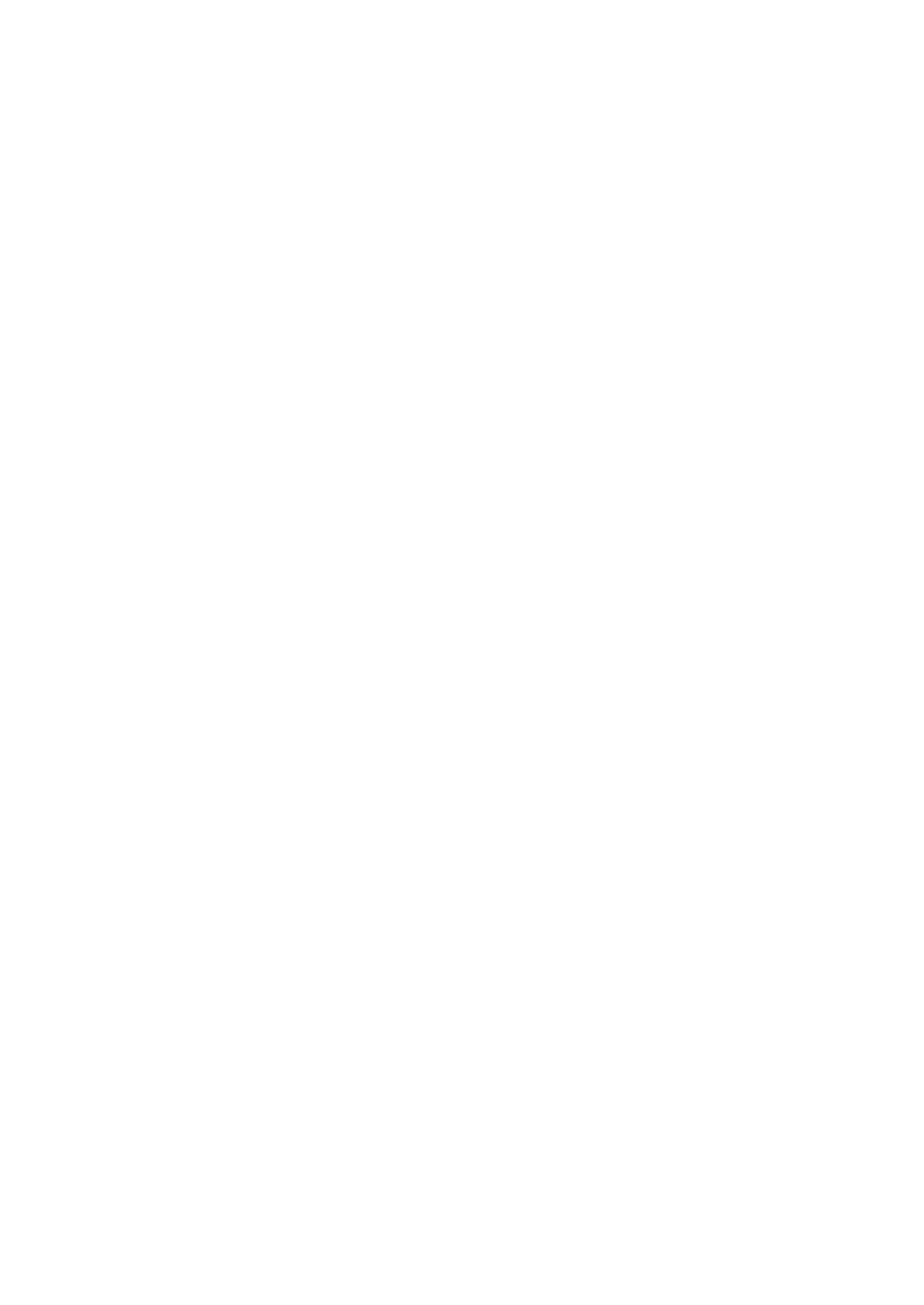# **Contributors' Names for Development of Training Package**

Dr. Alka Singh, Associate Professor, Patan Hospital Dr. Anjana Dongol, Associate Professor, KUSMS Dr. Archana Amatya, Associate Professor, TUTH Dr. Aruna Karki, HOD, Kathmandu Model Hospital Ms. Bishwoshanti Malla, Program Officer, One-heart-worldwide Dr. Blami Dao, Director, Maternal and Newborn Health, Jhpiego/Baltimore, Ms. Catherine Breen Mamkong, Deputy Representative, UNFPA Ms. Chandeswori Tamrakar, Health Team Leader, ADRA Ms. Chandra Rai, Country Director, Jhpiego Dr. Dhana Bahadur Rana Magar, Consultant, Nepal Police Hospital Dr. Ganesh Bahadur Singh, Medical Superintendent, Seti Zonal Hospital Dr. Ganesh Dangal, Sr. Consultant, Kathmandu Model Hospital Dr. Gehanath Baral, Professor, Sr. Consultant, Paropakar Maternity and Women's Hospital Dr. Heera Tuladhar, General Secretary, NESOG Dr. Jageshwor Gautam, Director, Porapakar Maternity and Women's Hospital Ms. Julia Bluestone, Sr. Technical Advisor, Global Learning Office Jhpiego/Baltimore Dr. Khageswor Gelal, Sr. IMO, Child Health Division Dr. Khagendra Raj Bhatta, Sr. Medical Officer, Seti Zonal Hospital Dr. Kiran Regmi, Ministry of Health and Population Dr. Kundu Yangzom, Sr. Consultant, Norvic/B&B Hospital Dr. Kusum Thapa, ANE Regional Technical Advisor, Jhpiego Dr. Madhu Tumbahamphe, Consultant, Paropakar Maternity and Women's Hospital Dr. Madhu Shrestha, Consultant, Paropakar Maternity and Women's Hospital Mr. Mahendra Prasad Shrestha, Director, National Health Training Center Dr. Meena Jha, Consultant, Paropakar Maternity and Women's Hospital Dr. Mohan Chandra Regmi, Associate Professor, BPKIHS Ms. Neera Thakur, RH Program Officer, UNFPA Dr. Neelam Pradhan, HOD, Tribhuwan University and Teaching Hospital Dr. Nira Singh Shrestha, Associate Professor, Kathmandu Medical College and Teaching Hospital Dr. Pushpa Chaudhary, Director, Family Health Division Dr. Rachana Sah, Associate Professor, Kathmandu Medical College and Teaching Hospital Dr. Ramila Devkota, Medical Officer, National Health Training Center Dr. Saroja Pande, Consultant, Paropakar Maternity and Women's Hospital Dr. Sapana Amatya, Registrar, Paropakar Maternity and Women's Hospital Dr. Shilu Aryal, Sr. Consultant, Family Health Division Dr. Shilu Adhikari, RH Specialist, UNFPA Dr. Shirley Heywood, Gynecologist, INF Dr. Smriti Maskey, Lecturer, KIST MTCH Dr. Swaraj Rajbhandari, Consultant, OBGYN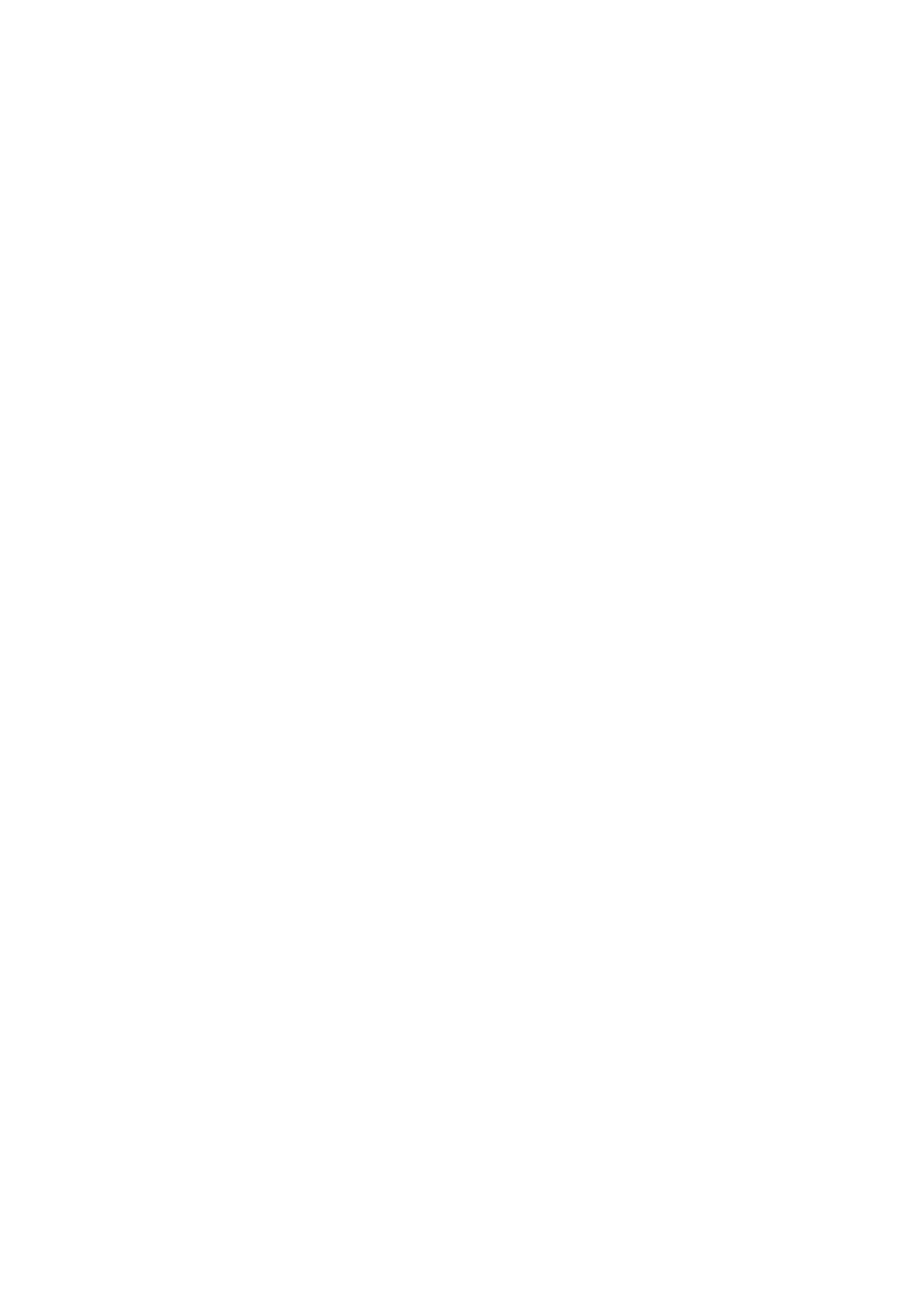# **Table of Contents**

| Module One: Epidemiology Pathophysiology and Strategies for Prevention of Pelvic |  |
|----------------------------------------------------------------------------------|--|
|                                                                                  |  |
|                                                                                  |  |
|                                                                                  |  |
|                                                                                  |  |
|                                                                                  |  |
|                                                                                  |  |
|                                                                                  |  |
|                                                                                  |  |
|                                                                                  |  |
|                                                                                  |  |
|                                                                                  |  |
|                                                                                  |  |
|                                                                                  |  |
|                                                                                  |  |
|                                                                                  |  |
|                                                                                  |  |
|                                                                                  |  |
|                                                                                  |  |
|                                                                                  |  |
|                                                                                  |  |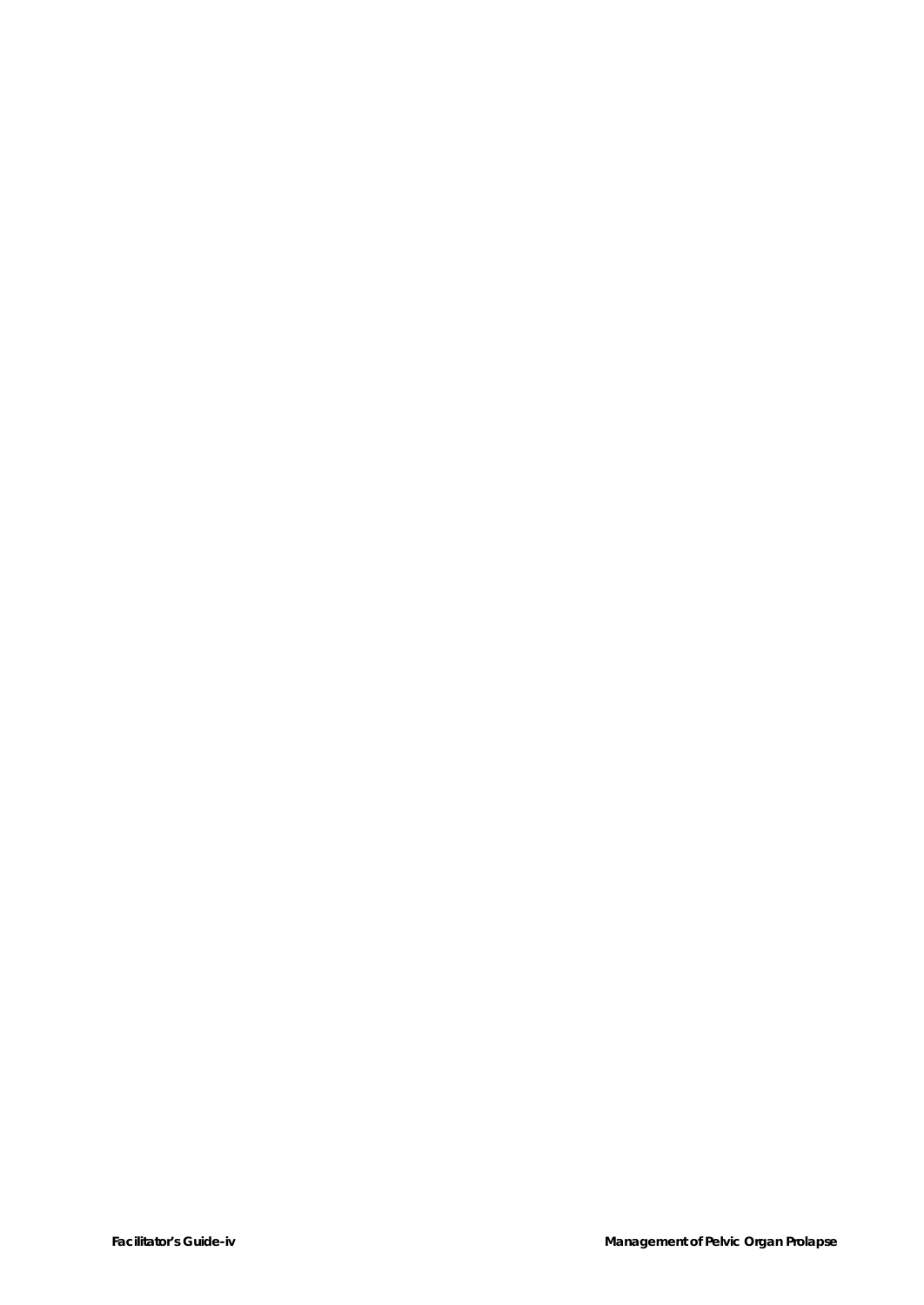# <span id="page-12-0"></span>**Tips for the Facilitator**

### <span id="page-12-1"></span>**Tips on Mobile Facilitation**

You or the coordinator will call the learners twice a week to check progress and answer any questions. During each call you will:

- 1. Introduce yourself and ask if they have a few minutes to talk; if they do not, arrange a time to call them later or vice versa.
- 2. Ask them about progress—are they on track with the schedule? What have they been able to complete so far? Do they have any related questions?
- 3. Set up a time for the next call.

*Note:* Refer to the following page for the call schedule and questions to ask during each week of calls. Cell phone text messages and calls would be more user-friendly and practical.

# <span id="page-12-2"></span>**Tips on Clinical Practice Portion**

There are a few considerations for this "apprenticeship" type of structured training:

- Patient safety is your number one priority. You and your facility are ultimately accountable. Be sure that your learner has adequate supervision as learner and supervisor, both are committed to patient safety while facilitating learning.
- Make sure that learner understands what you are trying to explain. Encourage the learner to ask questions and ensure a good level of understanding throughout the learning process.
- Help your learners to increase their independence, gradually needing less supervision over time. You begin by explaining, instructing, guiding, and then providing clues as to what to do next. Ask probing questions to help them make decisions and help them reflect on their experience.
- **Ensure that your learner tracks his or her experiences in the logbook and uses it to debrief** after each case.

## <span id="page-12-3"></span>**Tips on Clinically Integrated Teaching**

Whether you are teaching through chart review or bedside teaching or case study presentation or side-by-side teaching during surgery, you will follow a simple process. Before each clinically integrated teaching session, be sure to:

- **Identify appropriate patients.**
- Set goals for the session and review the objective(s) of the session and previous activities.

Follow the five-step process for bedside teaching (Raskin, H.S. *The One-Minute Preceptor*. 2001; 5 (2): 36-38). You can teach at the bedside in front of clients. When you do, be sure to: greet the client and introduce all people present, explain the purpose of the teaching and what you will be doing for the client, and confirm their permission. Tell the client that they can ask questions throughout and answer any questions they have.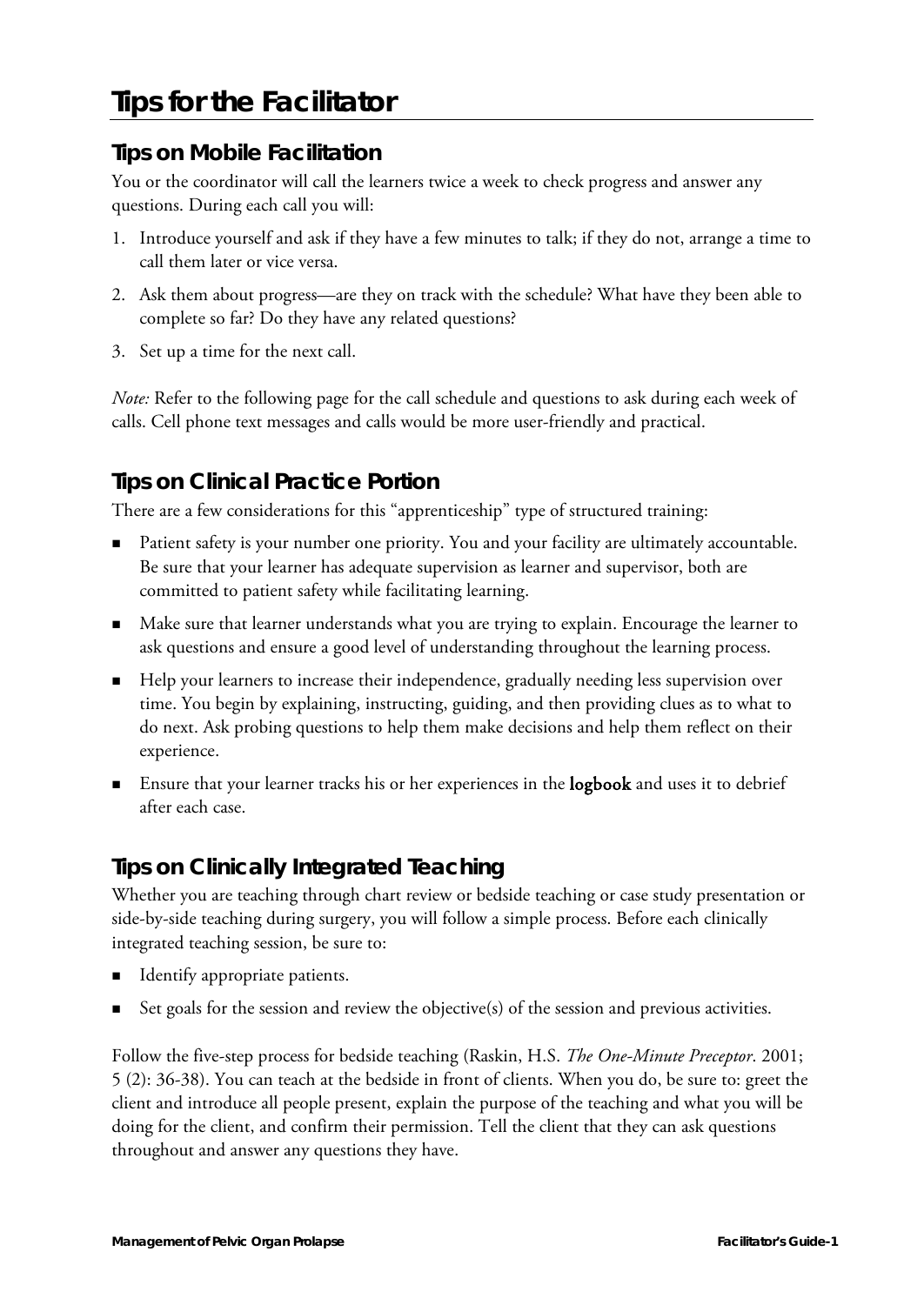4. Get a commitment

Ask the learner to 1) describe his/her diagnosis or plan for treatment, based upon the client history and symptoms they have just identified; and 2) commit to a probable diagnosis or differential diagnosis list to provide a specific commitment to respond to. You can ask: "What do you think is going on?" or "What do you think is the best course of action for this client?"

5. Probe for supporting evidence

Ask the learner to explain how they reached their conclusion. Listening to their reasoning will help you respond appropriately to their knowledge level. You can ask questions like: "What are the major findings that led to your diagnosis?" or "What else did you consider?"

6. Reinforce what was done well

Ask the learner to identify what they think they did well. Offer specific feedback rather than a general statement such as, "Good diagnosis." Be specific, "You did an excellent job of explaining the test in a simple way and checking her understanding…"

7. Give guidance for errors and omissions

Make corrections specific and give the learner the opportunity to identify any errors they think they may have made. Make sure the feedback is constructive. For example, you can provide more specific plans for improvement: "Next time this happens, try this…"

8. Summarize the encounter with a general principle

Review the objective and summarize key points. Choose one or two general principles from the clinical teaching session as the key points to reinforce. This approach helps the learner remember and apply what was learned to other situations. You can provide guidance like this: "When this happens, do this…" "The key features that indicate this diagnosis are…"

After the clinical teaching, debrief privately. During this debrief you should:

- Review and summarize key points. Use the case-based discussion form to document learning.
- Solicit questions from the learner and discuss any identified problems.
- **Offer specific positive and constructive feedback.**

With the learner, agree on an area of improvement and formulate a plan for how to improve.

| Schedule               | <b>Call Topic</b>                                                                                                                                                                |  |
|------------------------|----------------------------------------------------------------------------------------------------------------------------------------------------------------------------------|--|
| Beginning of<br>week 1 | Did materials arrive?<br>$\bullet$<br>Have they completed the self-assessment quiz?<br>٠                                                                                         |  |
|                        | Day 1: Please inform if any of you have had trouble accessing your materials.                                                                                                    |  |
|                        | Day 3: All of you have done your self-assessment-what do you want to focus on<br>during clinical practice? What are you really good at that you could demonstrate<br>for others? |  |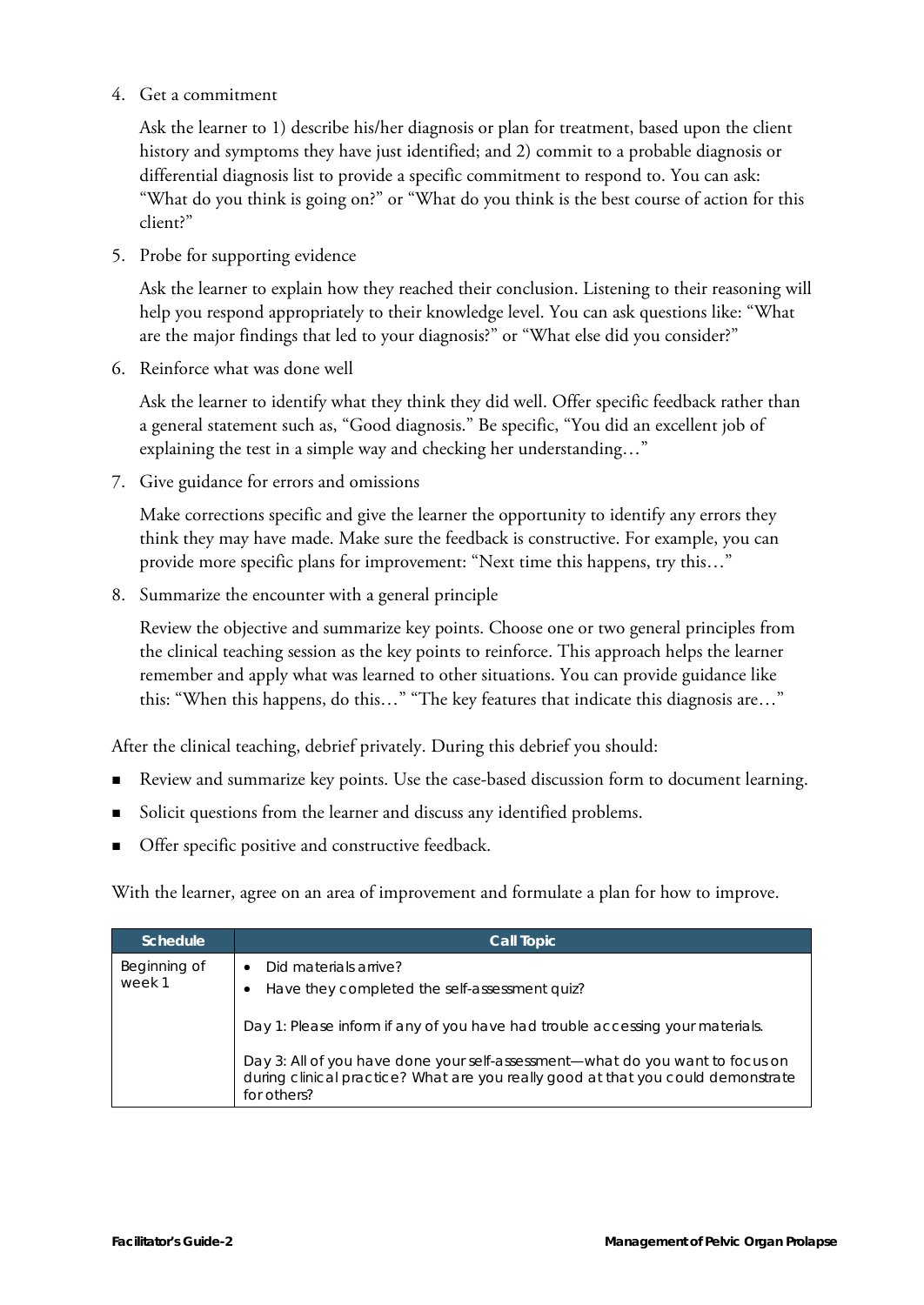| <b>Schedule</b> | <b>Call Topic</b>                                                                                                                                                                                                                      |
|-----------------|----------------------------------------------------------------------------------------------------------------------------------------------------------------------------------------------------------------------------------------|
| End of week 1   | By now they should have completed modules 1–5. What questions do they<br>have?                                                                                                                                                         |
|                 | Day 5: What are your favorite primary prevention strategies that you use in your<br>work?                                                                                                                                              |
|                 | Day 6: Share your most inspiring story or greatest success in treating or managing<br>pelvic organ prolapse. (Remember-no patient personal data please!)                                                                               |
| Week 2          | Discuss the infection prevention reflection form—what did they say? What have<br>٠<br>they observed about infection prevention practices?                                                                                              |
|                 | Finalize plans for clinical practice, when are they arriving, which skills do they<br>$\bullet$<br>need to practice the most?                                                                                                          |
|                 | Day 8: Did they find anything surprising in the infection prevention module? How<br>have they been able to improve infection prevention practices in their own<br>facility? Have they noticed a difference in infection rates post-op? |
|                 | Day 11: Share a case that was a great learning experience for you, what is the key<br>lesson? (No patient personal data please!)                                                                                                       |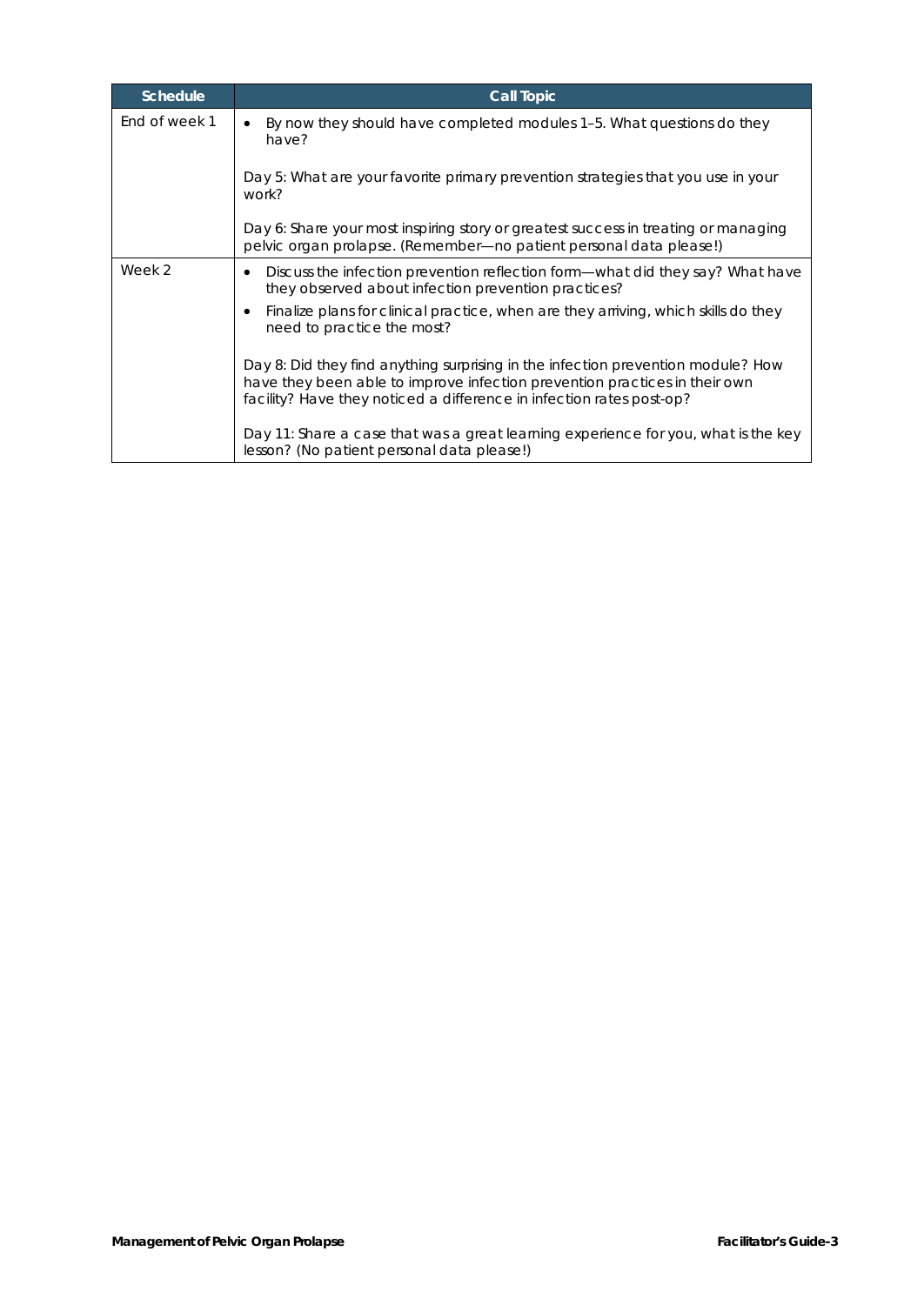# <span id="page-15-0"></span>**Knowledge Assessment—Answer Key**

Knowledge Assessment = criterion reference passed score=80%

#### **Module One. Epidemiology and Risk Factors**

- 1. A UNFPA/IOM study in Nepal in 2006 identified a POP prevalence in women of reproductive age group of:
	- a. 5%
	- b. 10%
	- c. 60%
- 2. The following are established risk factors for POP:

| <b>Conditions</b>             | True | False |
|-------------------------------|------|-------|
| Chronic urinary retention     |      |       |
| Infant birth weight of 4650 g |      |       |
| History of C-section          |      |       |
| Obesity                       |      |       |

- 3. Studies of POP in Nepal identified that women with prolapse suffered for an average of:
	- a. 2–5 years
	- b. 5–7 years
	- c.  $7-11$  years

#### **Module Two. Anatomy of the Uterus, Vagina, and Pelvic Floor**

4. The levator ani is composed of:

#### **a. Pubococcygeus and iliococcygeus**

- b. Pubococcygeus and sacrococcygeus
- c. Iliococcygeus and sacrococcygeus
- 5. Level I support of pelvic organ is:
	- a. Perineal body

#### **b. Cardinal ligament**

- c. Broad ligament
- 6. The anterior part of the levator ani muscle complex:

#### **a. Acts as a sling around the mid-urethra, vagina, and rectum**

- b. Elevates and stabilizes the upper vagina
- c. Forms a sling around the upper urethra, vagina, and rectum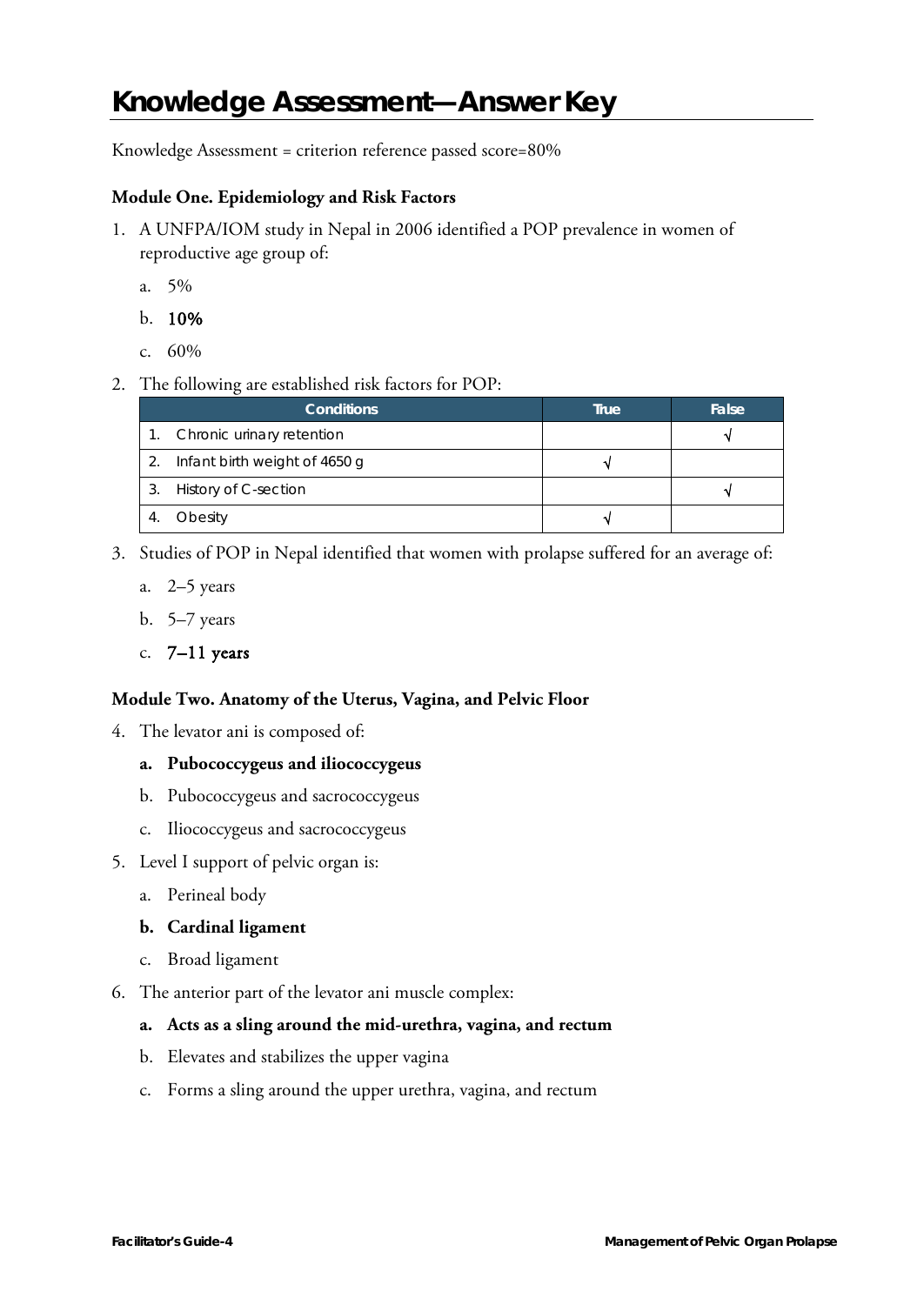#### 7. Which of the following are functions of the levator ani muscle?

|    | <b>Function</b>                          | True | False |
|----|------------------------------------------|------|-------|
|    | Narrows the genital hiatus               |      |       |
|    | Relaxes the genital hiatus               |      |       |
| 3. | Facilitates urinary and fecal continence |      |       |
|    | Suspends the uterus                      |      |       |

#### **Module Three. Infection Prevention**

- 8. Select the best answer, the primary objective of infection prevention in the health care facility (hospitals and clinics) is to:
	- a. Minimize the cost of drugs and supplies used in surgery
	- b. Develop standards for use of prophylactic antibiotics

#### **c. Minimize transmission of infection**

9. Which of the following is a physical barrier to prevent infection during surgery?

#### **a. Personal protective equipment**

- b. Handwashing
- c. Using antiseptic to cleanse the skin
- 10. The surgical scrub includes rubbing the hands and forearms vigorously for:

#### **a. 3-5 minutes**

- b. 7 minutes
- c. 10 minutes
- 11. Which of the following is correct about handwashing?

#### **a. Perform before putting gloves on**

- b. It is not critical after glove removal if gloves are intact
- c. Perform randomly in case your hands have been contaminated
- 12. Antiseptics are chemicals that can be used:

#### **a. Safely on skin to kill or reduce microorganisms**

- b. To disinfect and decontaminate inanimate surfaces
- c. For routine hand washing
- 13. Surgical instruments that have been decontaminated and thoroughly cleaned can be sterilized by:

#### **a. Heat (autoclave or dry heat sterilizer)**

- b. Soaking them for 30 minutes in fresh 1% chlorine solution
- c. Exposure to ultraviolet light for 1 hour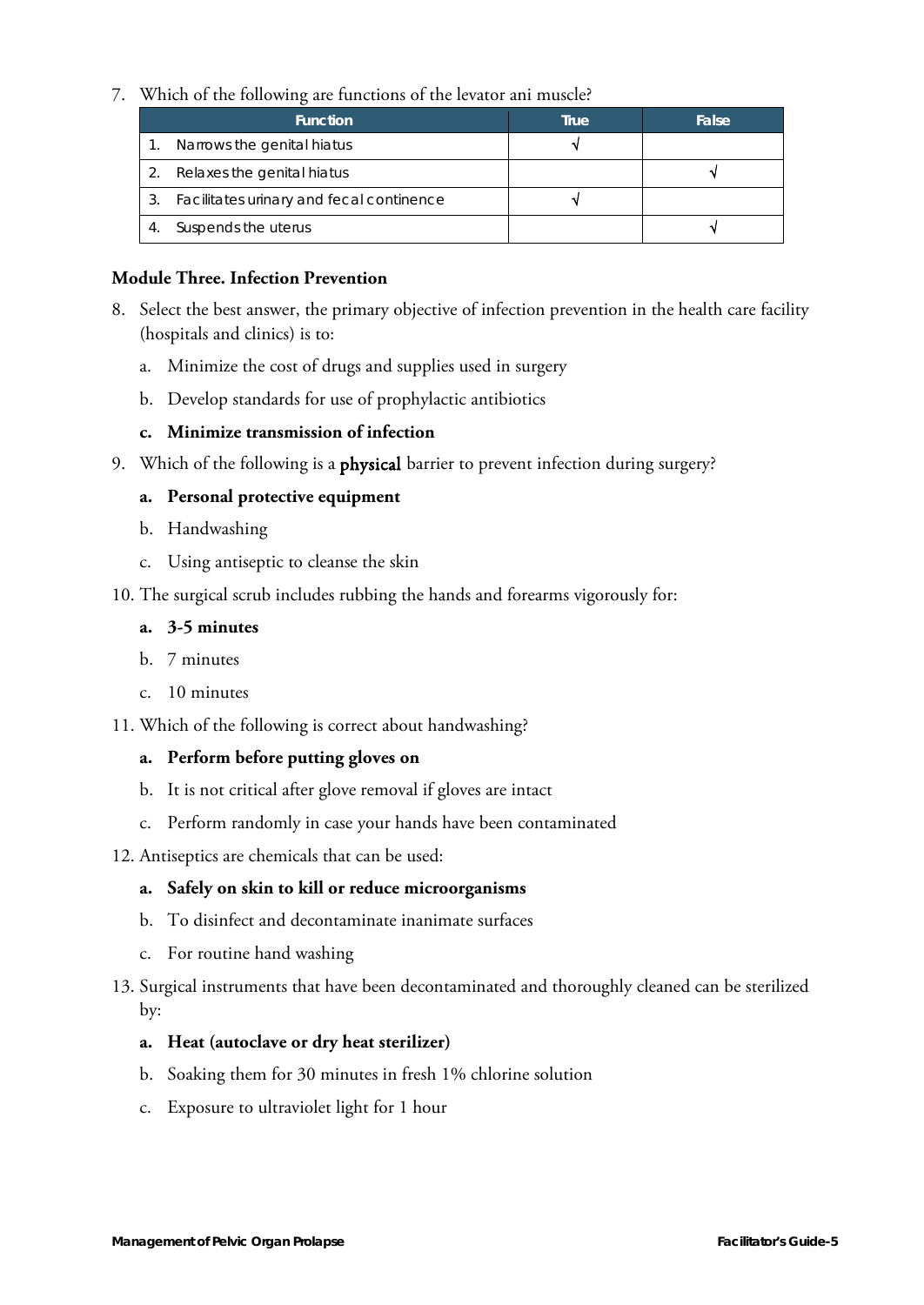#### **Module Four. Assessment of women with POP**

14. Which of the following is a common symptom attributed to uterine prolapse:

- a. Rectal bleeding
- **b. Sensation of bulge or protrusion**
- c. Polymenorrhagia
- 15. Fecal incontinence in women with POP is present in:
	- a.  $5-10\%$
	- **b. 15–20%**
	- c. 25–30%
- 16. In POP-Q staging ,Point A is located on the anterior vaginal wall:

#### **a. Approximately 3 cm proximal to the urethral meatus**

- b. Almost all the way up to anterior vagina
- c. Approximately halfway up to anterior vagina
- d. Just inside the anterior vagina

17. Which of the following indicates POP-Q stage II? The most distal portion of prolapse is:

#### **a. 1 cm or less proximal to or distal to the plane of the hymen**

- b. 2 cm below the plane of the hymen
- c. more than 3 cm above the plane of the hymen
- 18. Which is correct about pelvic examination when assessing for POP?
	- a. Sterile gloves are mandatory
	- b. You must perform a test for rebound tenderness
	- **c. Ask the patient to perform the Valsalva maneuver**

#### **Module Five. Non-surgical POP management**

19. There is evidence that correct performance of Kegel exercises will:

#### **a. Reduce urinary and fecal incontinence symptoms**

- b. Decrease the strength, bulk, and tone of pelvic muscle
- c. Have no effect on the stage of POP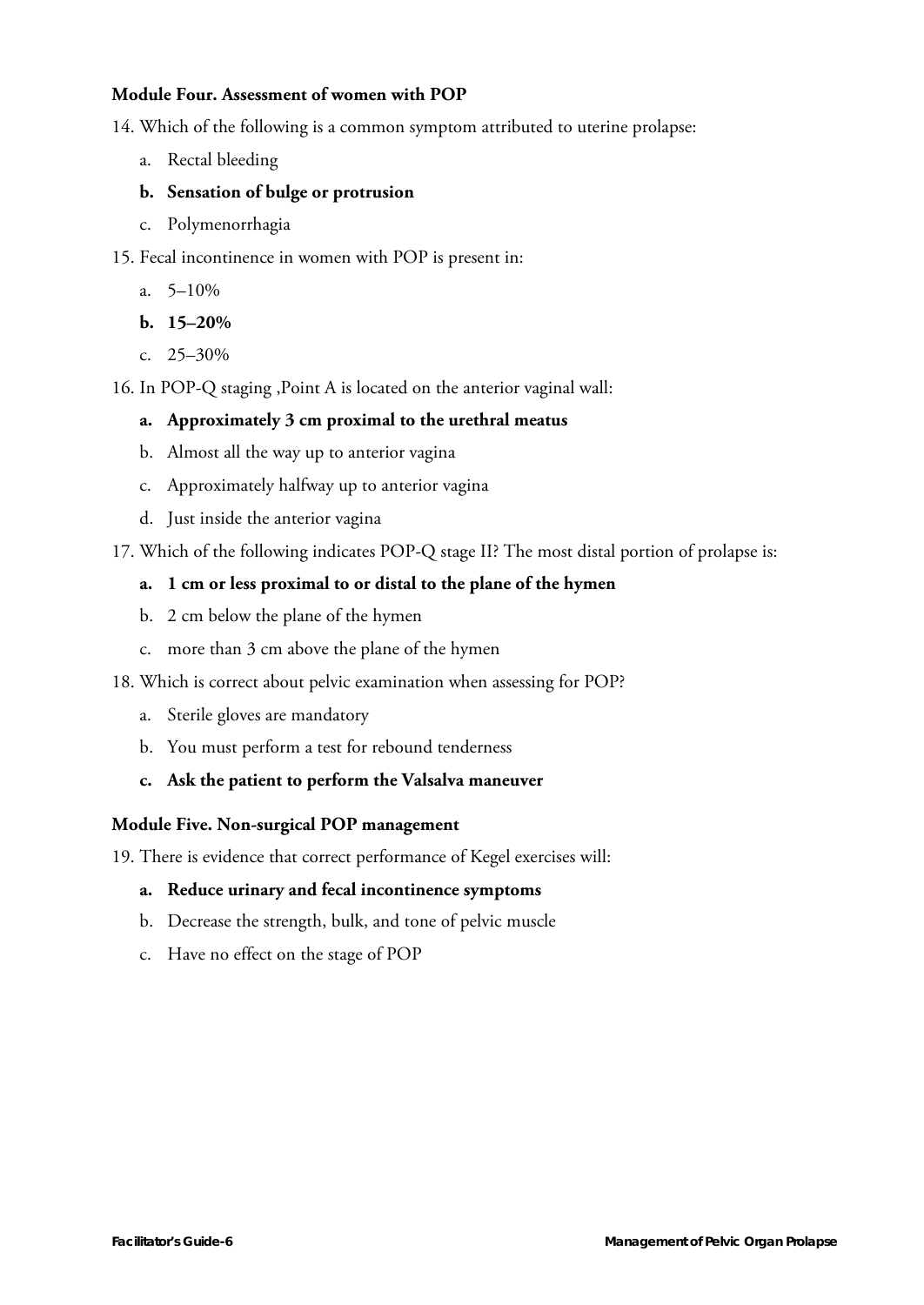20. Pelvic floor exercises should be performed at least:

- a. Once a day
- b. Twice a day
- **c. Thrice a day**
- 21. The BEST advantage of a silicon pessary over rubber pessary is:

#### **a. Reduced absorption of odors and secretions**

- b. A shorter half life
- c. Reduced chance of allergic reaction

#### 22. Which of the following are indications for pessary use?

| Condition                                  | Indication | Not indication |
|--------------------------------------------|------------|----------------|
| POP-Q Stage 3                              |            |                |
| 80-year-old with heart disease and stage 2 |            |                |
| Temporary relief during pregnancy          |            |                |
| Vaginal erosion                            |            |                |

- 23. After insertion of pessary, women who are not able to perform self-care should be advised to attend the outpatient department for a change of pessary at:
	- a. 2-week interval
	- b. 1-month interval

#### **c. 3-month interval**

24. The approximate size of pessary required is determined by:

#### **a. Digital assessment of the length of vagina**

- b. Degree of prolapse
- c. Weight of the patient
- 25. After first insertion of a ring pessary, the patient should be advised of the following potential side effects.

| Side Effects            | Yes | No |
|-------------------------|-----|----|
| Foul-smelling discharge |     |    |
| Coital difficulty       |     |    |
| Heartburn and nausea    |     |    |

- 26. Improvement of symptoms of incontinence for a patient performing pelvic floor exercises is expected after:
	- a. 6 weeks
	- b. 8 weeks
	- **c. 12–16 weeks**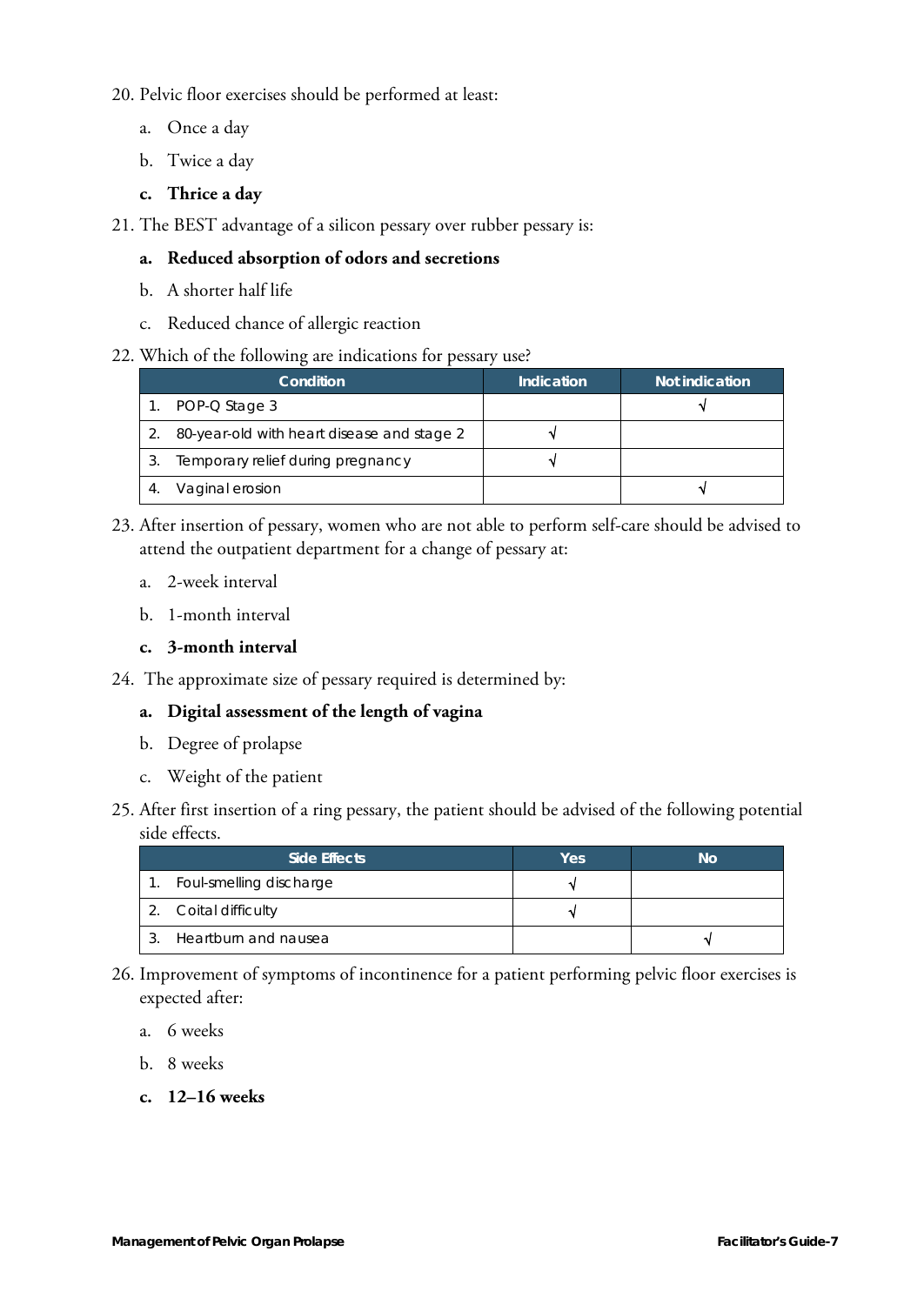#### 27. How should a silicone pessary be cleaned?

a. Soak in Dettol for 30 minutes every month

#### **b. Wash with soap and water every 6 months**

c. Boil it for 30 minutes every other month

#### **Module Six. Surgical management of POP**

28. Which step is included for anterior vaginal repair?

#### **a. Dissection of vaginal epithelium**

- b. Plication of levator ani
- c. Lateral plication of the vaginal muscularis

#### 29. Which steps are included in a posterior compartment defect repair?

| <b>Steps</b>                                                     | <b>Includes</b> | Does not include |
|------------------------------------------------------------------|-----------------|------------------|
| Separation of the vaginal epithelium from<br>rectovaginal septum |                 |                  |
| Plication of levator ani for all women                           |                 |                  |
| Routine trimming of excess vaginal mucosa                        |                 |                  |

#### 30. Enterocele repair:

- a. Is routinely performed during pelvic organ surgery
- b. Needs special expertise

#### **c. Should be done only when indicated**

31. Indicate the correct answers for preoperative preparation for vaginal hysterectomy:

|                                                                | <b>Includes</b> | Does not include |
|----------------------------------------------------------------|-----------------|------------------|
| Involves routine shaving of operative area                     |                 |                  |
| Requires routine administration of prophylactic<br>antibiotics |                 |                  |
| Physical examination by surgeon is mandatory                   |                 |                  |
| Routine FCG                                                    |                 |                  |

32. During use of the WHO safe surgical checklist, which of the following questions do you ask immediately before the induction of anesthesia?

|    |                            | <b>Ask</b> | Do not need to ask |
|----|----------------------------|------------|--------------------|
| 1. | Patient identity           |            |                    |
| 2. | History of allergy         |            |                    |
| 3. | Difficulty in bowel habits |            |                    |
| 4. | Risk of bleeding           |            |                    |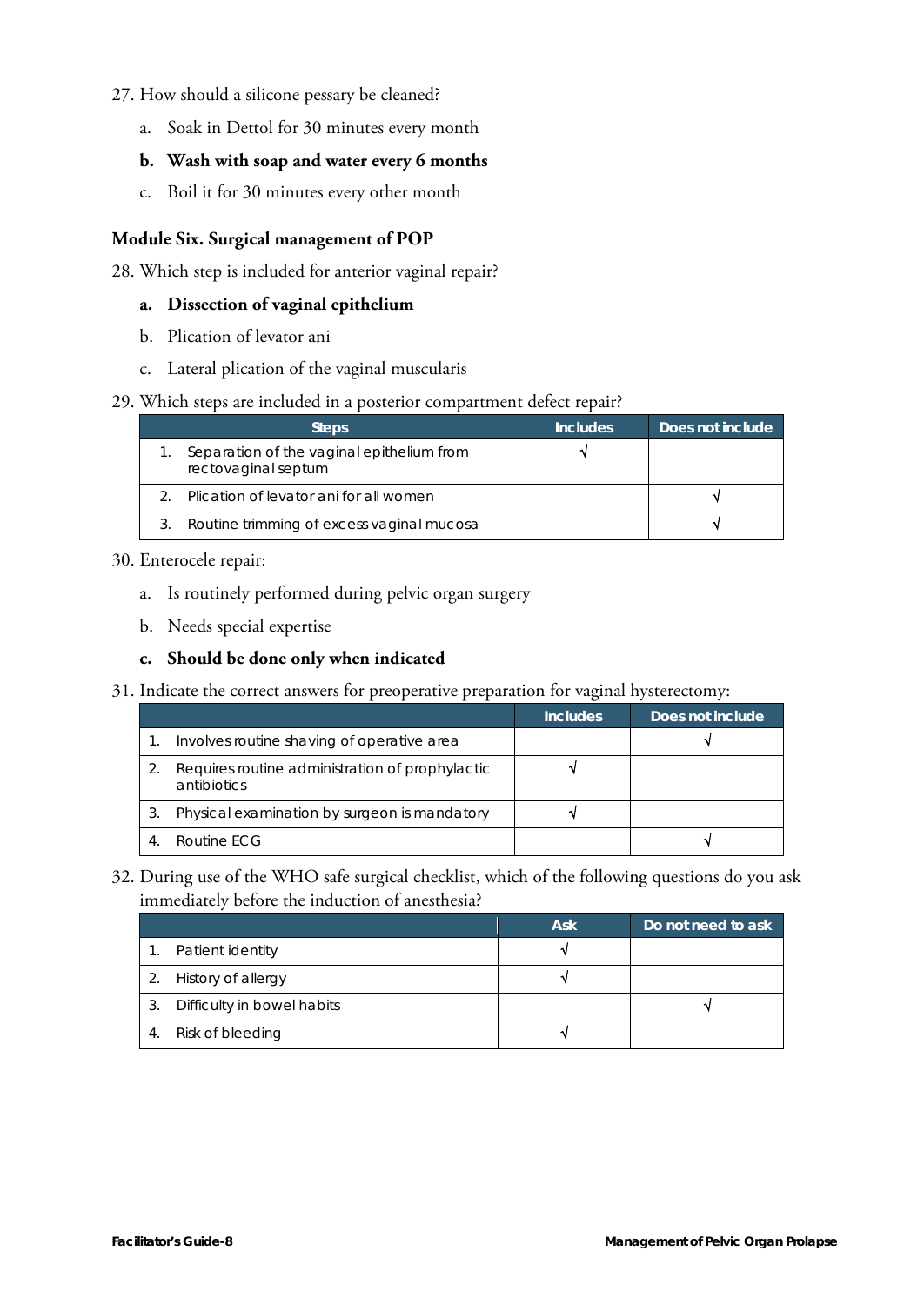#### **Module VII. Management of complications of surgery for POP**

- 33. Secondary hemorrhage usually occurs between:
	- a. 1–2 days of surgery
	- b. 3–5 days of surgery

#### **c. 7–10 days of surgery**

- 34. Immediate post-operative period vaginal bleeding below the cuff is managed by:
	- a. Re-opening of incision
	- b. IV fluids and careful observation

#### **c. Suturing the bleeding site**

35. Intra-operative methylene blue test is used to identify suspected:

#### **a. Bladder injury**

- b. Rectal injury
- c. Ureteral injury

36. Intraoperative bladder injury is managed by repairing it into two layers with 2-0:

a. Absorbable continuous suture and continuous catheter for 7–10 days

#### **b. Delayed absorbable continuous suture and continuous catheter for 7–10 days**

- c. Non-absorbable continuous suture and continuous catheter for 7–10 days
- 37. Women may develop early menopausal symptoms if one of the following procedure is performed during POP surgery:
	- a. Anterior colporrhaphy
	- b. Posterior colpoperineorrhaphy

#### **c. Removal of uterus with bilateral ovaries**

#### 38. Signs of post-surgical complications include:

|    |                       | True | False |
|----|-----------------------|------|-------|
|    | Suprapubic pain       |      |       |
|    | Flank pain            |      |       |
| 3. | Epigastric pain       |      |       |
| 4. | Constipation          |      |       |
| 5. | Incontinence of urine |      |       |

#### 39. Following prolapse surgery, women should:

a. Rest in bed for 1 month

#### **b. Abstain from intercourse for 6 weeks**

c. Perform abdominal palpation every 6 hours for 24 hours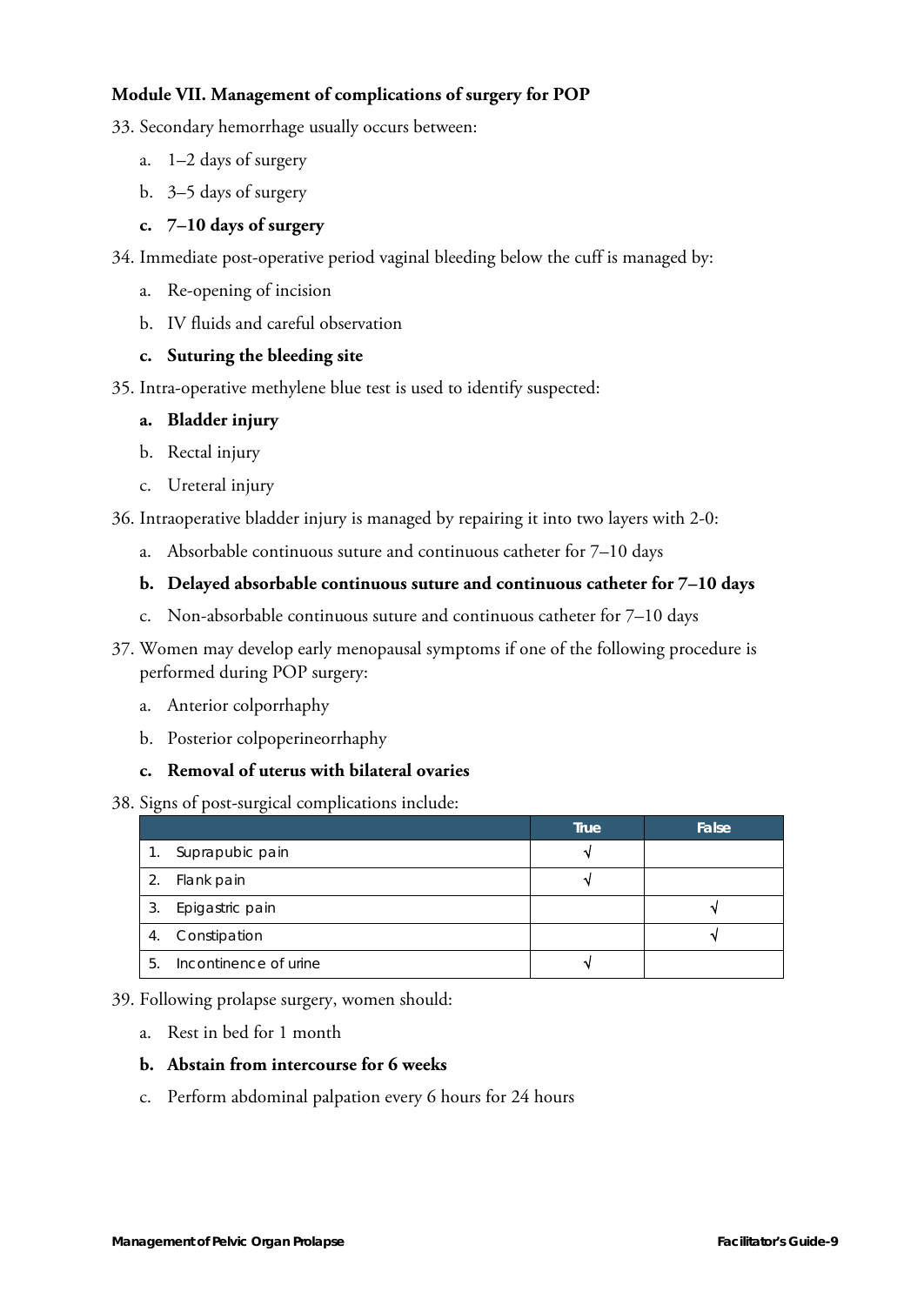#### 40. During post-operative 6-week, follow-up visit, the following should be performed:

|    |                                           | <b>True</b> | False |
|----|-------------------------------------------|-------------|-------|
|    | Ask about urinary and fecal incontinence  |             |       |
|    | Perform pelvic exam                       |             |       |
|    | Perform routine urine analysis            |             |       |
| 4. | Ask about foul-smelling vaginal discharge |             |       |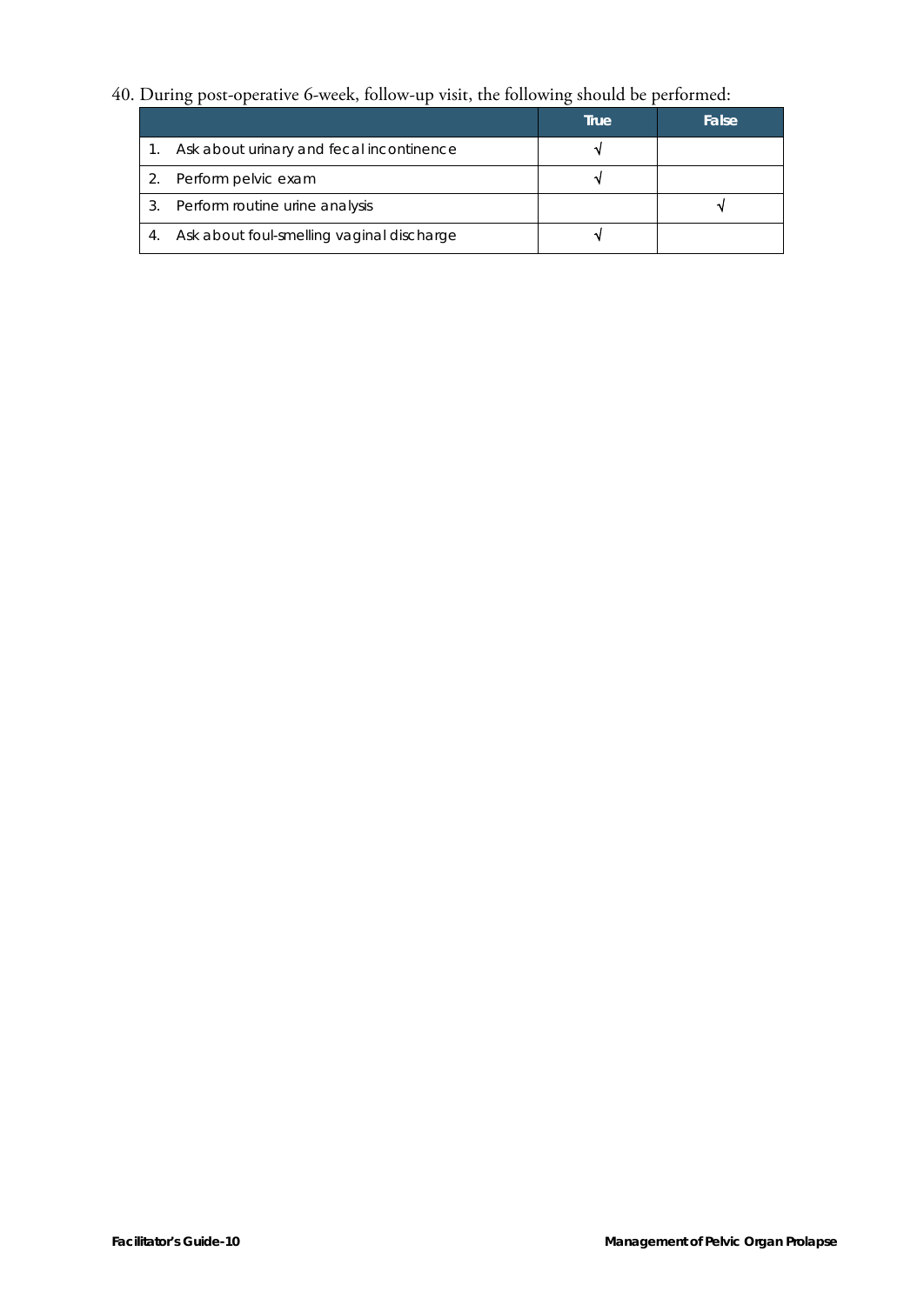# <span id="page-22-0"></span>**Module One: Epidemiology Pathophysiology and Strategies for Prevention of Pelvic Organ Prolapse**

### <span id="page-22-1"></span>**Answer Key for Exercises**

- 1. What is the global prevalence of POP in women under 45? **Answer: 2–20%**
- 2. Risk factors for POP include:
	- a. Axis of vagina lying in horizontal plane (anorectal angle)
	- b. Decrease in intra-abdominal pressure
	- c. Older age at first childbirth
- 3. According to the Nepal Demographic and Health Survey (2011), what is the prevalence of POP in the reproductive age group? **Answer: 67%**
- 4. List risk factors that contribute to the high prevalence of POP in Nepal. **Answers:**
	- Lack of skilled care during birth
	- Harmful traditional birthing practices in which traditional birth attendants use pushand-pull methods
	- Socioeconomic factors such as poverty, poor nutrition
	- **Notary** Young age at delivery
	- **Multiparity**
	- Inadequate rest in the postpartum period
	- **Early resumption of household and field work postpartum**
	- **EXECUTE:** Lifetime of heavy lifting, carrying, including immediate resumption postpartum
- 5. What is the strongest risk factor for developing POP? **Answer: Parity or vaginal delivery**
- 6. Match the following with the correct description.

| a. Skilled care during childbirth<br>(b)                               | a. Tertiary level of prevention    |  |
|------------------------------------------------------------------------|------------------------------------|--|
| b. Fitting ring pessary in early stage of prolapse (c)                 | b. Primary level of prevention     |  |
| c. Discourage pregnancy after conservative<br>surgery for prolapse (a) | c. Secondary level of prevention   |  |
| d. Obesity (e)                                                         | d. Potential risk factor for POP   |  |
| e. Heavy weight lifting (d)                                            | e. Established risk factor for POP |  |
|                                                                        | f. Definitive treatment for POP    |  |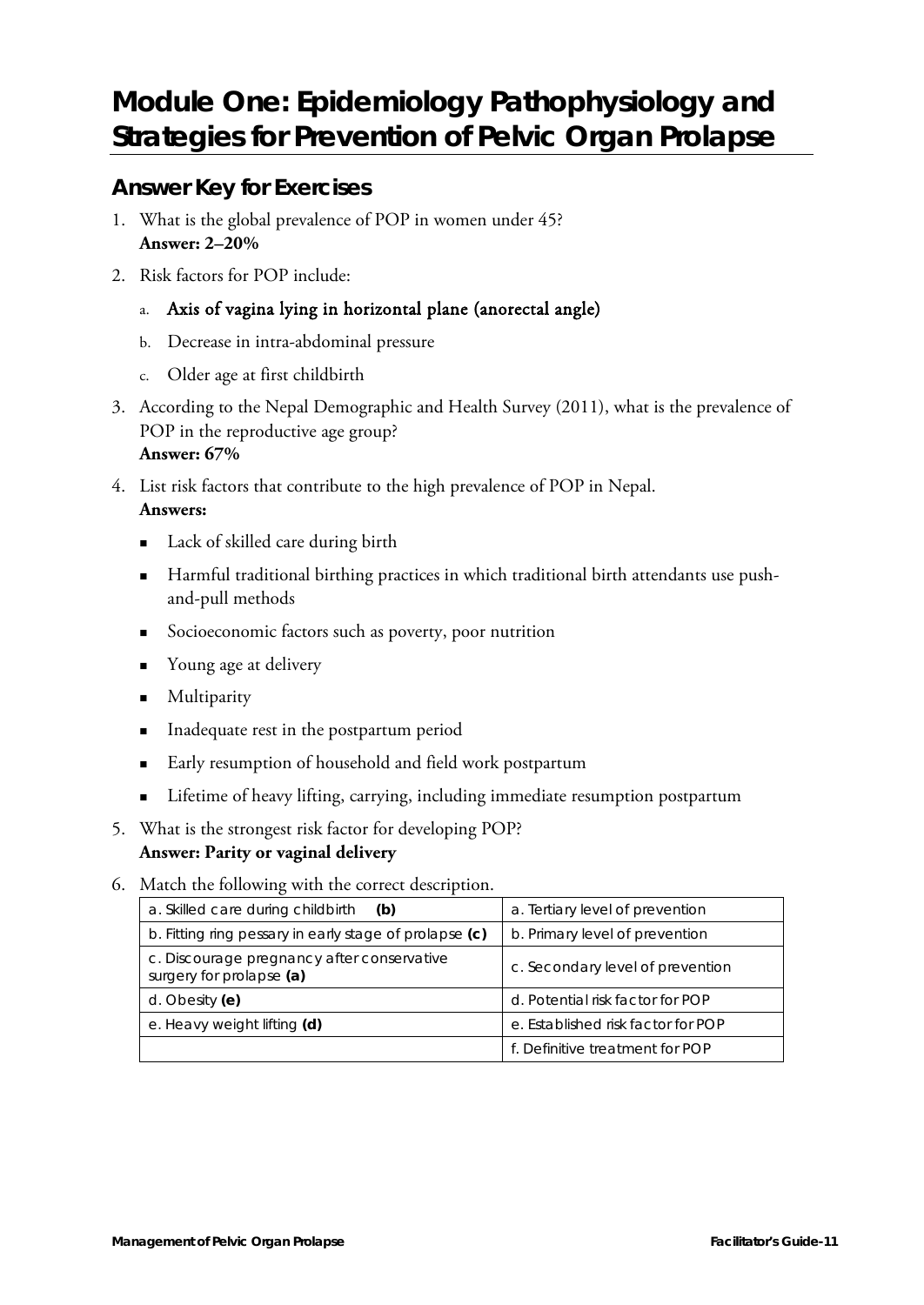# <span id="page-23-0"></span>**Module Two: Anatomy of the Uterus, Vagina, and Pelvic Floor**

# <span id="page-23-1"></span>**Answer Key for Exercises**

1. Match the following function with anatomy.

| a. | Pelvic diaphragm (b)     |       | a. Level II support                                           |
|----|--------------------------|-------|---------------------------------------------------------------|
| b. | Levator ani (e)          | $b$ . | Muscular floor of pelvis                                      |
|    | Urogenital diaphragm (d) |       | c. Attach the uterus to the pelvic sidewall                   |
|    | Cardinal ligament (c)    | d.    | Ischio/bulbocavernosus and superficial transverse<br>perineai |
|    |                          | е.    | Pubococcygeus and ilioccygeus                                 |

2. Which anorectal angle (among figures A and B) promotes POP?





**Answer: Figure B**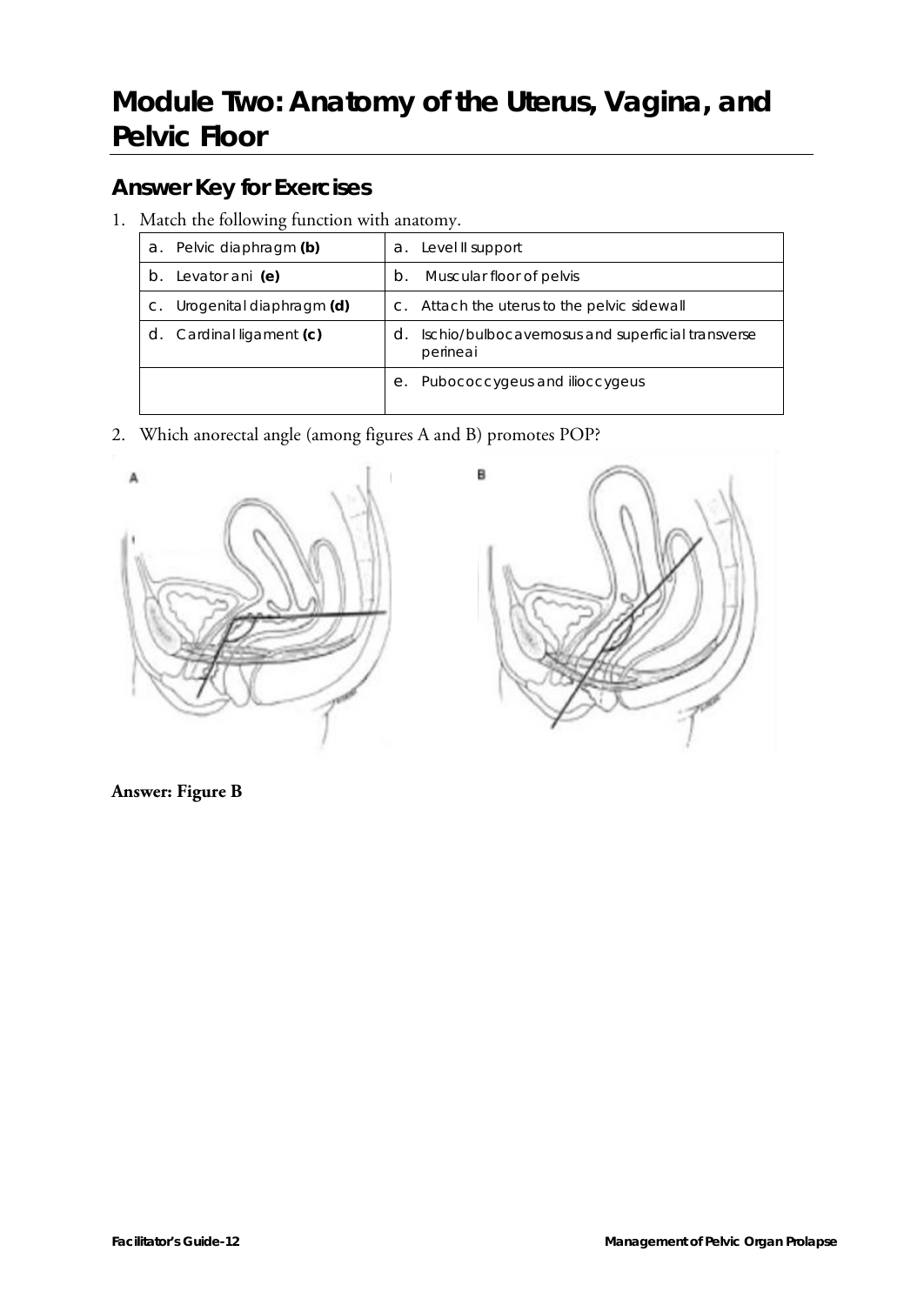3. Identify the muscles of the pelvis and perineum in the diagram.



#### **Answer:**

|                | Ischiocavernosus         |
|----------------|--------------------------|
| $\overline{2}$ | Deep transverse perineal |
| 3              | <b>Bulbospongiosus</b>   |
|                | Gluteus maximus          |
| 5              | Levator ani              |
| 5.1            | lliococcygeus            |
| 5.2            | Pubococcygeus            |
| 5.3            | Puborectalis             |
| 6              | Anal sphincter           |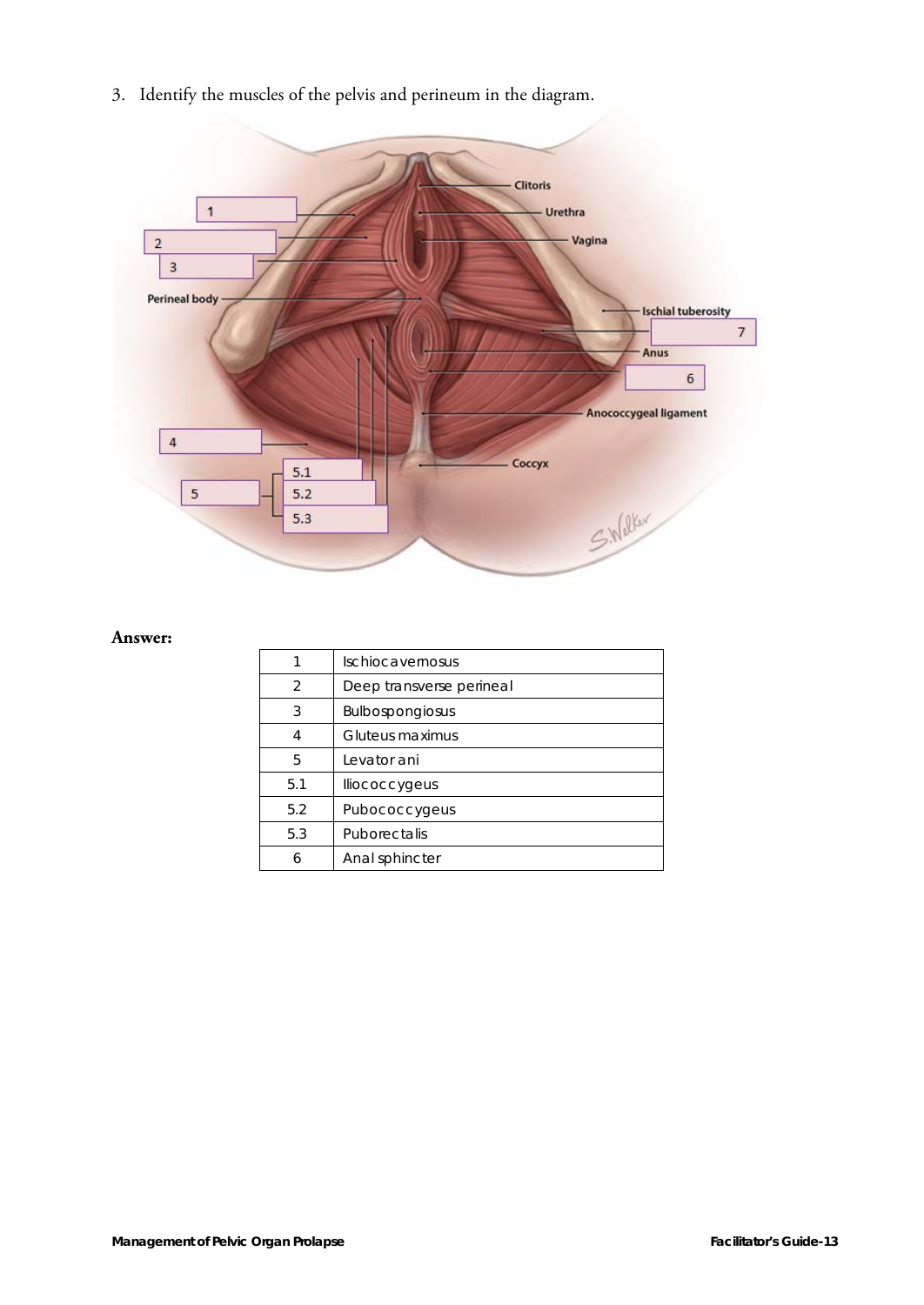### <span id="page-25-1"></span><span id="page-25-0"></span>**Reflective Practice**

Date of completion: \_\_\_\_\_\_\_\_\_\_\_

Date of review by facilitator:

- 1. Do you think it is important to use personal protective equipment? What percentage of time do you use it? Is it similar or dissimilar to the types of PPE described in Chapter III of the standards?
- 2. What are the similarities and dissimilarities that you follow on handwashing practices as those described in Chapter III?
- 3. Have you known anyone in your profession who has had a bloodborne infection? How could it have been prevented?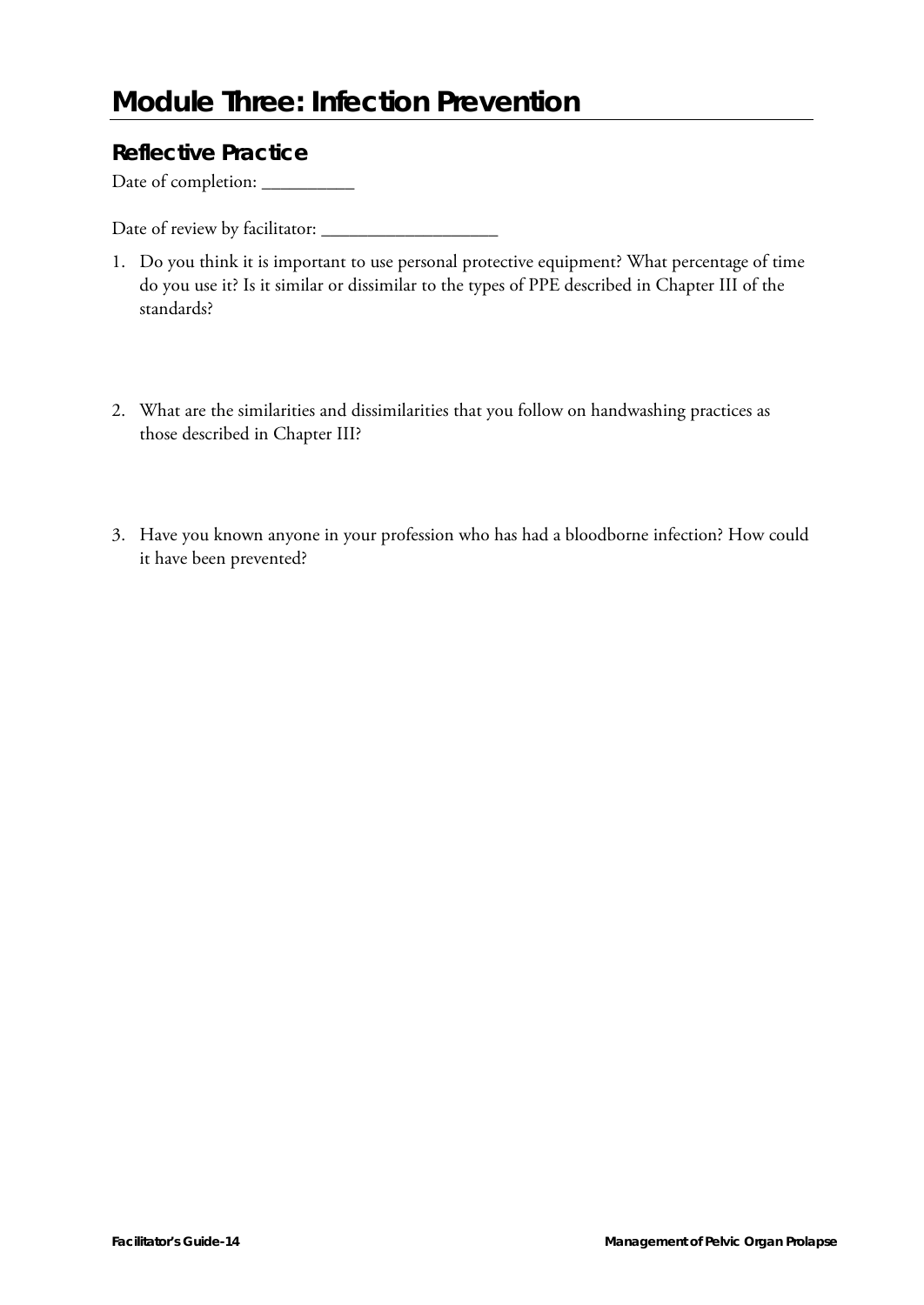### <span id="page-26-1"></span><span id="page-26-0"></span>**Answer Key for Exercises**

1. Which of the following should be performed when assessing a client with POP?

|                |                                           | Indicated | <b>Not Indicated</b> |
|----------------|-------------------------------------------|-----------|----------------------|
| $1_{-}$        | Pelvic examination with Valsalva maneuver |           |                      |
|                | 2. Full neurological exam                 |           |                      |
| $\mathcal{R}$  | 24-hour urine collection                  |           |                      |
| 4 <sup>1</sup> | Post-void residual urine                  |           |                      |
| $5 -$          | Stool hematocrit                          |           |                      |
|                | Ask about bowel habits                    |           |                      |

2. Pelvic muscle function assessment is done in following position:

#### **a. Lithotomy**

- b. Semiprone
- c. Trendelenberg
- 3. In which of the following condition is surgical management indicated?

|    |                                     | <b>Indication</b> | <b>Non Indication</b> |
|----|-------------------------------------|-------------------|-----------------------|
|    | Minimal symptoms or no symptoms     |                   |                       |
|    | Frequency or in between pregnancies |                   |                       |
| 3. | Not fit for surgery                 |                   |                       |
| 4. | Stage III                           |                   |                       |
| 5. | Stage IV                            |                   |                       |
| 6  | Failed pessary                      |                   |                       |

## <span id="page-26-2"></span>**Answer Key for Case Studies**

#### **Directions**

Read and analyze this case study by yourself thoroughly. Consider the steps in clinical decisionmaking as you answer the questions.

### **Case Study 1: Non-Surgical Management of POP**

Objective: To be able to provide correct non-surgical management of POP

#### Scenario

Ramkala Gurung is a 57–year-old patient from Dolakha presenting with complaints of difficulty in passing urine. Upon taking her history, here are key results. She resumed household work immediately following all of her deliveries. She has been a chronic smoker since her teens and has been treated frequently for chest infections. She gives a history of having had a mass in her vagina for the last 10 years. The mass had not bothered her much until the past few months, when she developed problems in passing urine.

OB: Gravida 8, Para 5, all home deliveries Medical: No medical conditions, chronic smoker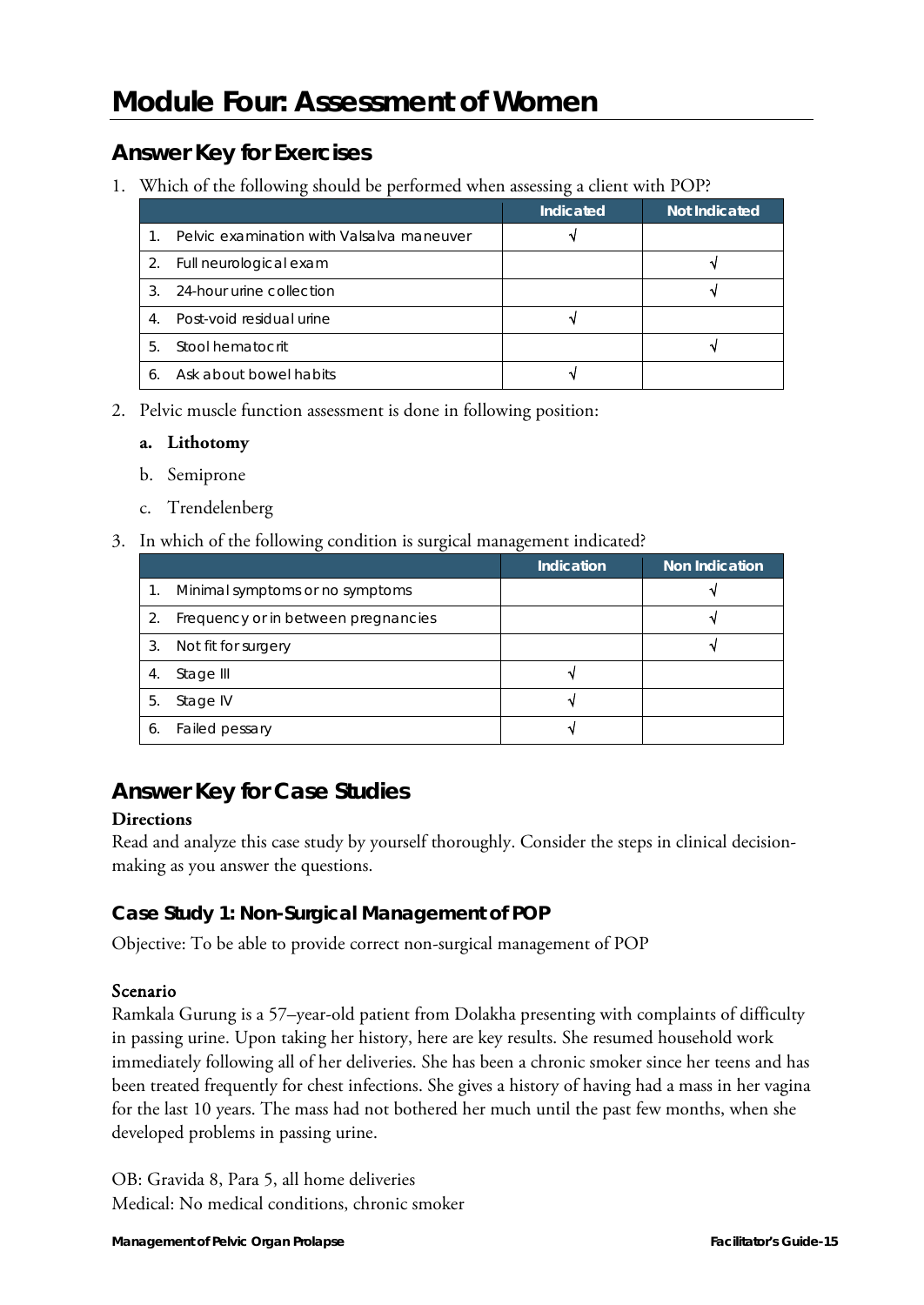### History: Q1. What specific examination will help you to reach a diagnosis?

Physical examination:

- Head to toe examination
- Per abdominal examination was normal
- During local pelvic examination, a mass of less than 1 cm protruding out of the plane of the hymen was noted
- Per vaginal examination, showed a normal-sized uterus, retroverted with free fornices, and no tenderness

#### Q2. What laboratory tests will you perform?

Laboratory examinations:

- Urine R/M/E and C/S
- $Hb, PCV$
- If possible, an abdominal scan

#### Q3. Based on the above findings what will be your diagnosis?

POP-Q Stage II

#### Q4. What would be the appropriate management for the above case?

Conservative approach—pessary management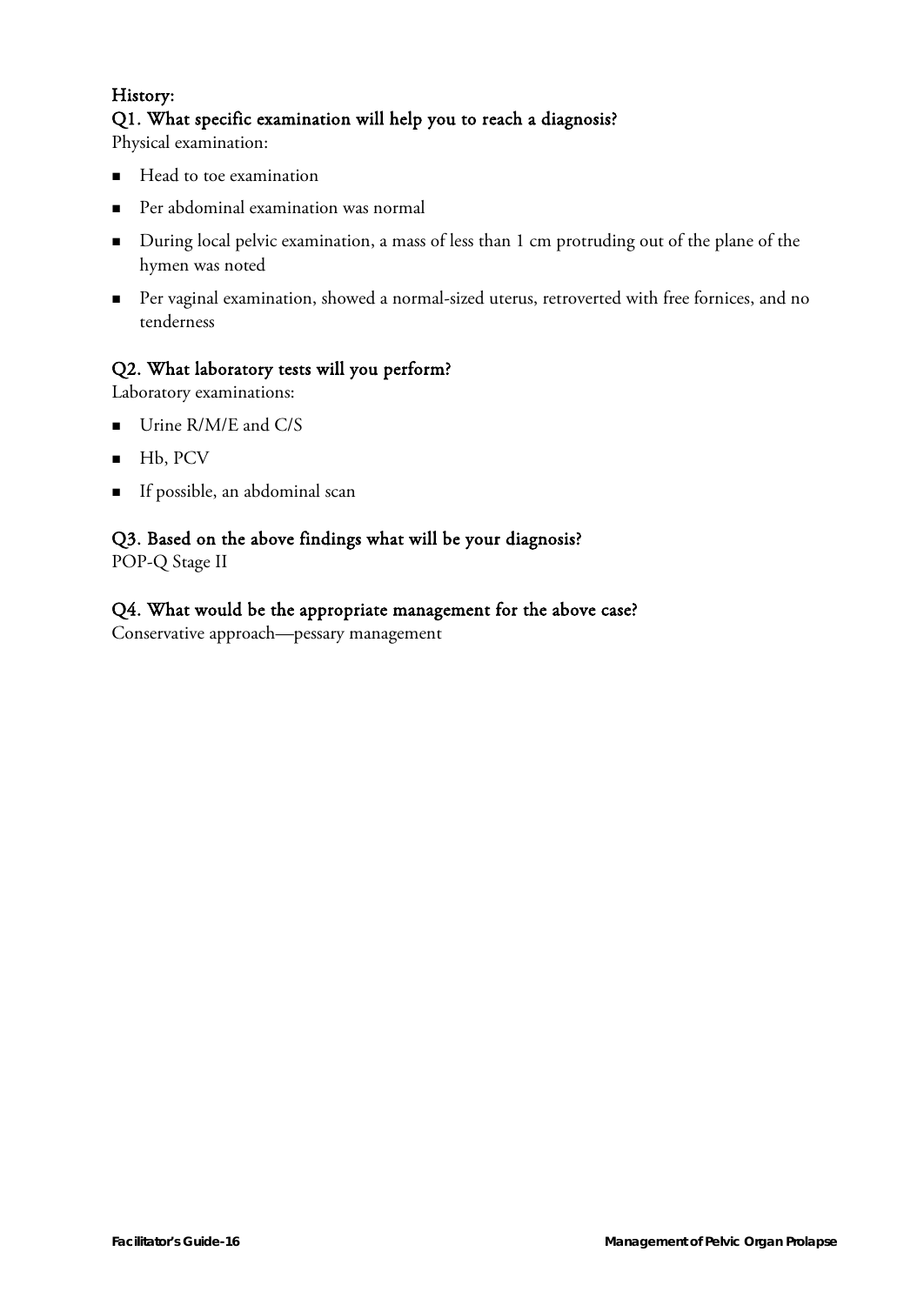#### **Case Study 2: Surgical Management**

Objective: To be able to provide correct surgical management of POP

#### Scenario

Harimaya Limbu, 48 years old, has been diagnosed to have stage III POP by a doctor at a primary health center in her village and has been referred her to Ramechap District Hospital for further treatment.

What will you do in your initial assessment?

#### **History**

She is a 48 year old woman from Ramechap with seven children, all home deliveries, and has had three spontaneous abortions in the past. She resumed household work immediately following all of her deliveries including carrying water and firewood from a distance of about 4 kms. She has been a chronic smoker since her teens and has been treated frequently for chest infections. She gives a history of having had a mass in her vagina for the last 10 years. The mass had not bothered her much until the past few years when she has had to reposition the mass for complete evacuation of her bladder. She has had no problems in passing stool.

#### Q1. What specific examination will help you to reach a diagnosis?

Physical examination:

- $\blacksquare$  Head to toe examination
- Per Abdominal examination was normal
- During local pelvic examination, a mass of more than 1 cm protruding out of the plane of the hymen was noted.
- Per vaginal examination, showed a normal-sized uterus, retroverted with free fornices, and no tenderness
- $\blacksquare$  1 x 1 cm decubitus ulcer at the posterior lip of the cervix

#### Q2. What laboratory tests will you perform?

Laboratory examinations:

- Urine R/M/E and C/S
- Hb, PCV, blood grouping, CBC ,RFT,LFT
- $HBsAg$
- $\blacksquare$  X-ray of chest
- $ECG$
- If possible, an abdominal scan

#### Q3. Based on the above findings what will be your diagnosis?

POP-Q Stage III

#### Q4. What would be the appropriate management for the above case?

Surgical management—anterior colporrhaphy and posterior repair with vaginal hysterectomy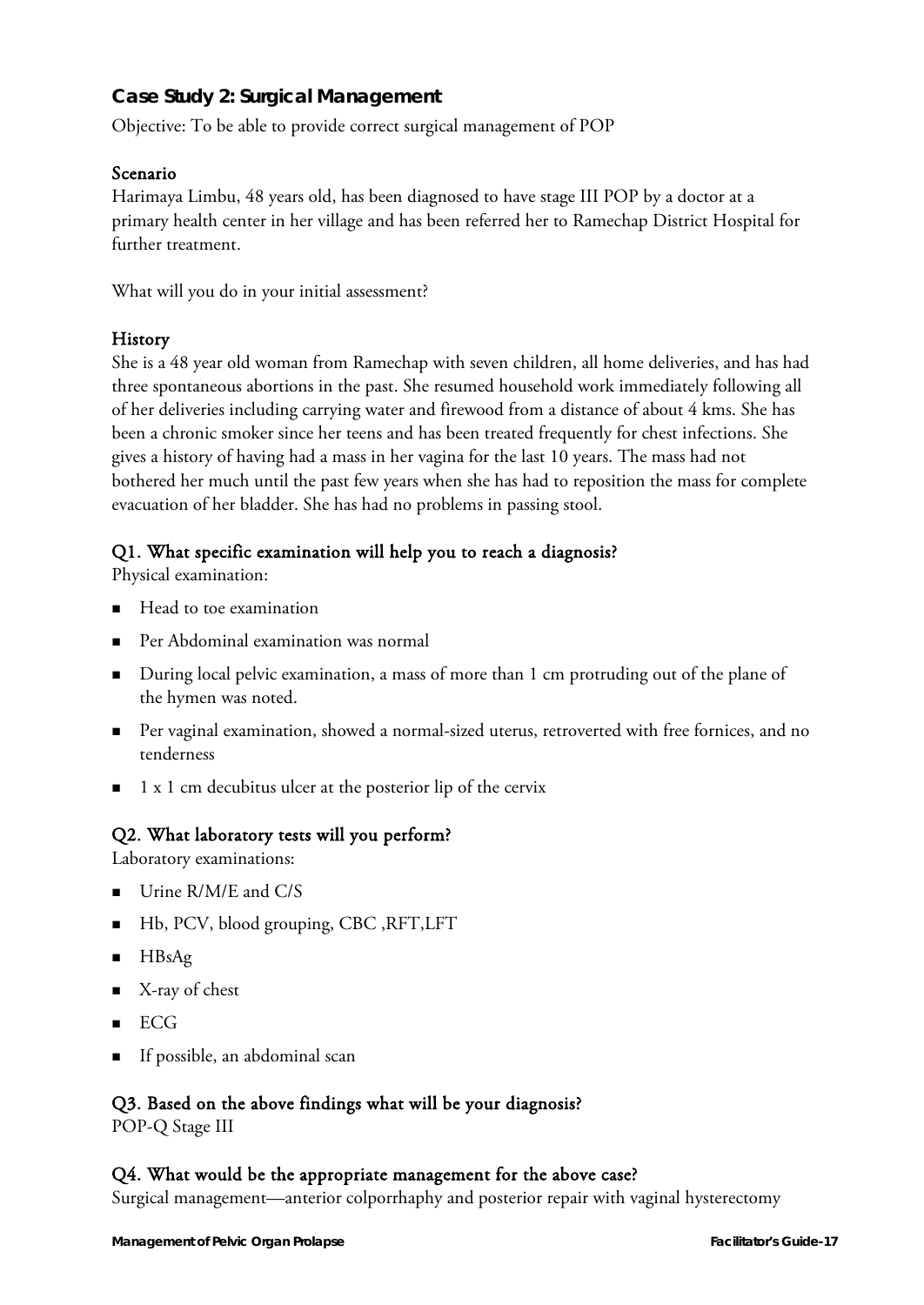#### **Case Study 3: Surgical Management**

Objective: To be able to provide correct surgical management of POP

#### Scenario

Seti Maya Rai, 42 years old, has been diagnosed by a doctor at a primary health center in her village to have stage III POP with dribbling of urine while coughing and has been referred her to Bharatpur Hospital for further treatment.

What will you do in your initial assessment?

#### History:

She is a 42-year-old woman from Mangalpur VDC with four children, all home deliveries, and has had one spontaneous abortion in the past. She resumed household work immediately following all of her deliveries including carrying water and firewood from a distance of about 3 kms. She has been a chronic smoker since her teens. She gives a history of having had a mass in her vagina for the last 15 years and has dribbling of urine on coughing, laughing, and while changing her position, which has been gradually increasing.

#### Q1. What specific examination will help you to reach a diagnosis?

Physical examination:

- Head to toe examination
- Abdominal examination was normal
- During local pelvic examination, a mass of more than 1 cm protruding out of the plane of the hymen was noted.
- Per vaginal examination, showed a normal sized uterus, retroverted with free fornices, and no tenderness
- $\blacksquare$  1 x 1 cm decubitus ulcer at the posterior lip of the cervix
- After repositioning the mass, the woman was asked to cough and dribbling was seen on cough impulse

#### Q2. Based on the above findings what will be your diagnosis?

POP-Q Stage III with SUI

#### Q3. What would be the further management for the above case?

Refer to a higher health care center.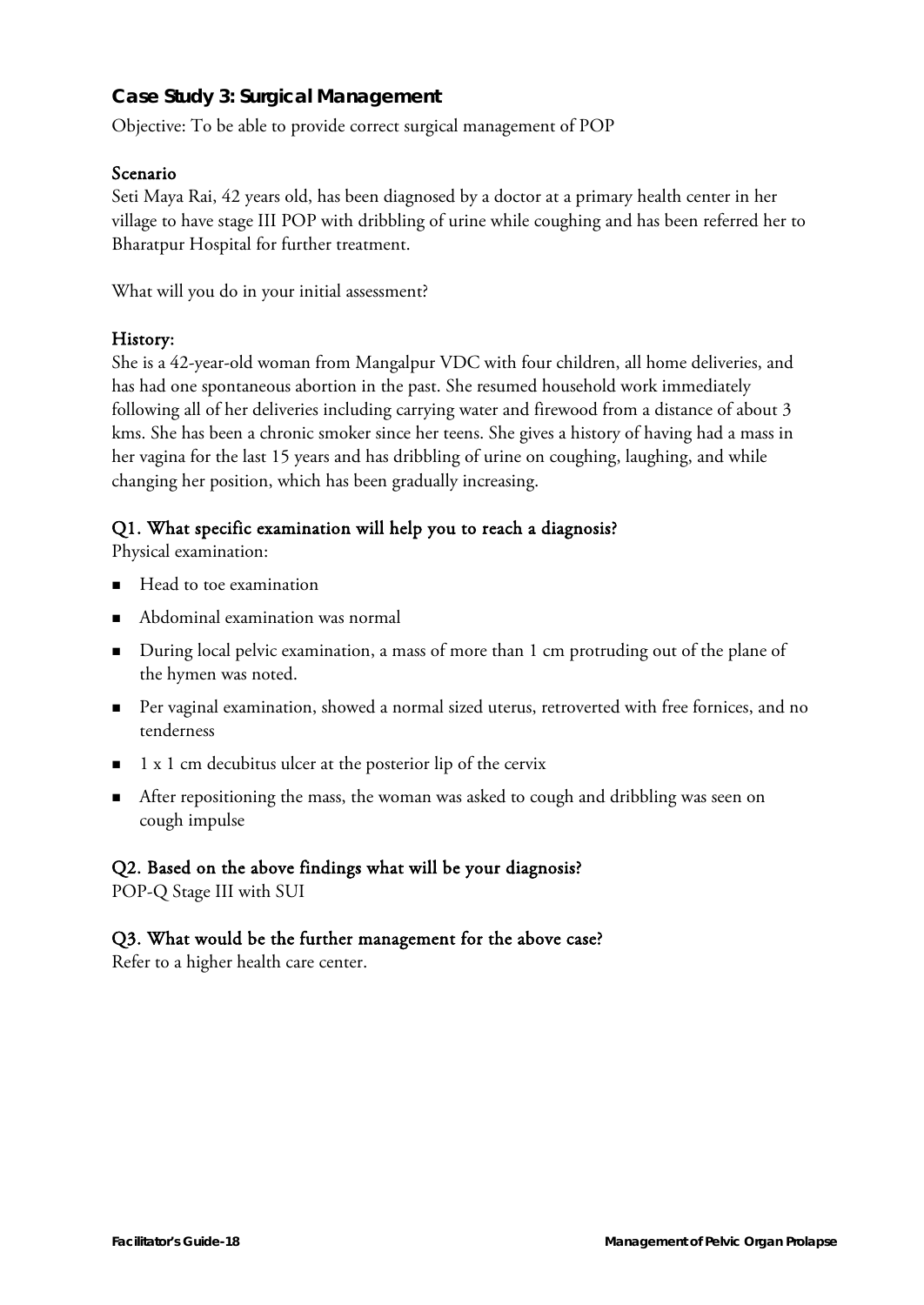# <span id="page-30-0"></span>**Module Five: Non-Surgical Management of POP**

## <span id="page-30-1"></span>**Answer Key for Exercises**

1. Insertion of ring pessary is appropriate management for POP in the following situations:

|    | Case                                                                                              | <b>Yes</b> | <b>No</b> |
|----|---------------------------------------------------------------------------------------------------|------------|-----------|
| 1. | 35-year-old with Down's syndrome brought to facility by her elderly<br>mother from remote village |            |           |
| 2. | 82-year-old female with severe arthritis of the hip                                               |            |           |
| 3. | 24-year-old female desiring further pregnancy                                                     |            |           |
| 4. | Patient with offensive vaginal discharge                                                          |            |           |
| 5. | 60-year-old female with decubitus ulcer in cervix desiring surgical<br>management                 |            |           |
| 6. | 30-year-old female, gravida 4 at 10 weeks gestation.                                              |            |           |

For each situation (a–f), list the advantages, disadvantages of pessary and any other possible management option:

2. What are the possible side effects of having a vaginal ring pessary?

|    | Example                                | True | False |
|----|----------------------------------------|------|-------|
|    | Slight vaginal discharge               |      |       |
|    | Back pain                              |      |       |
|    | Vaginal irritation                     |      |       |
| 4. | Frothy blood-stained vaginal discharge |      |       |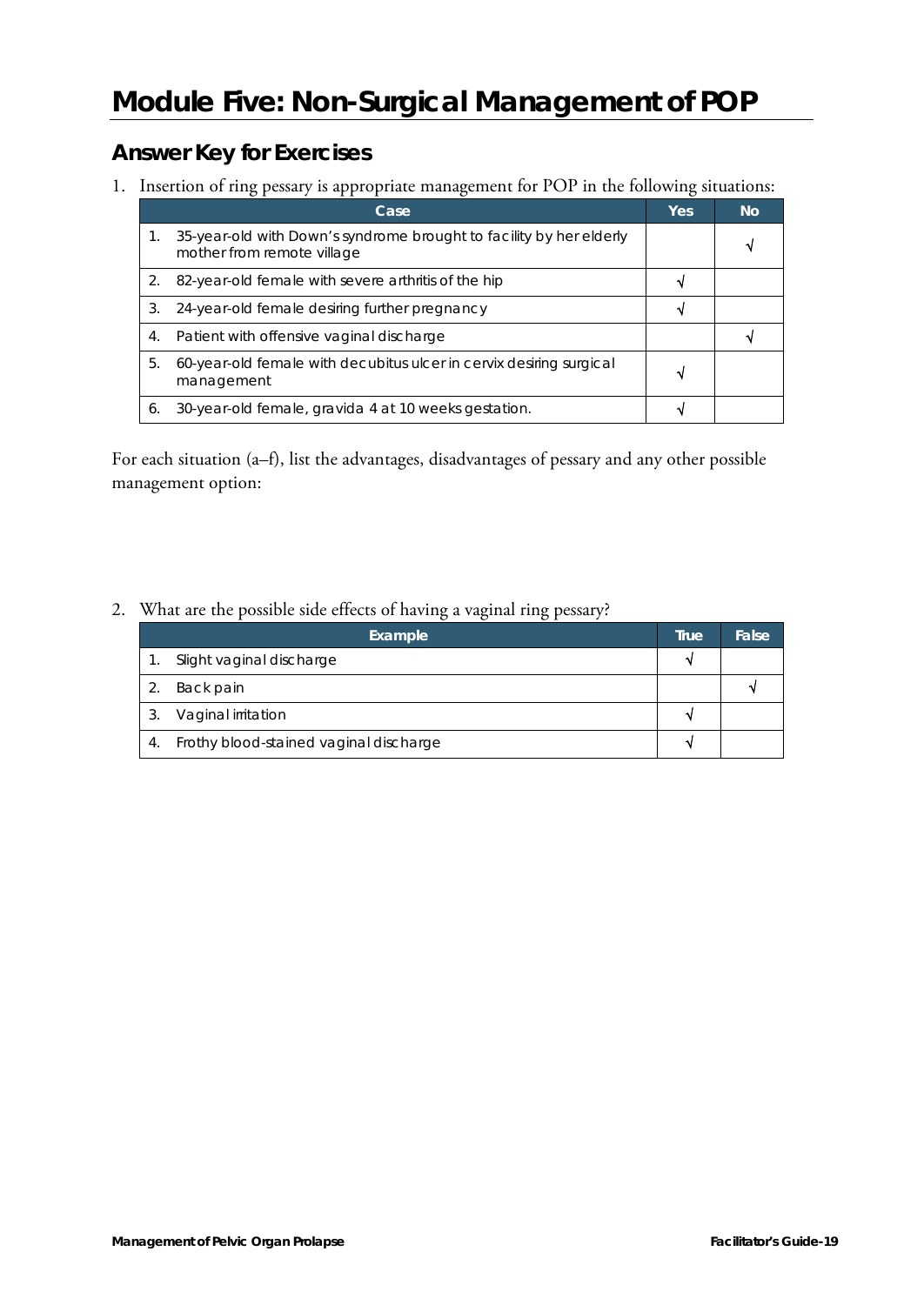# <span id="page-31-0"></span>**Module Six: Surgical Management of POP**

### <span id="page-31-1"></span>**Reflective Practice—Surgical Skill Assessment**

Date of assessment: \_\_\_\_\_\_\_\_\_\_\_\_\_\_\_\_\_\_\_\_

Date of review by facilitator: \_\_\_\_\_\_\_\_\_\_\_\_\_\_\_\_\_

What are the similarities or dissimilarities in your intra-operative care compared to the WHO surgical safety checklist? How might you use the surgical safety checklist in your practice?

Does your surgical practice differ from the tasks included in the checklist on vaginal hysterectomy? If so, why? What is your rationale?

Does your surgical practice differ from the tasks included in the checklist on anterior compartment defect repair? If so, why? What is your rationale?

Does your surgical practice differ from the tasks included in the checklist on posterior compartment defect repair? If so, why? What is your rationale?

What surgical skills related to POP do you feel you need practice in?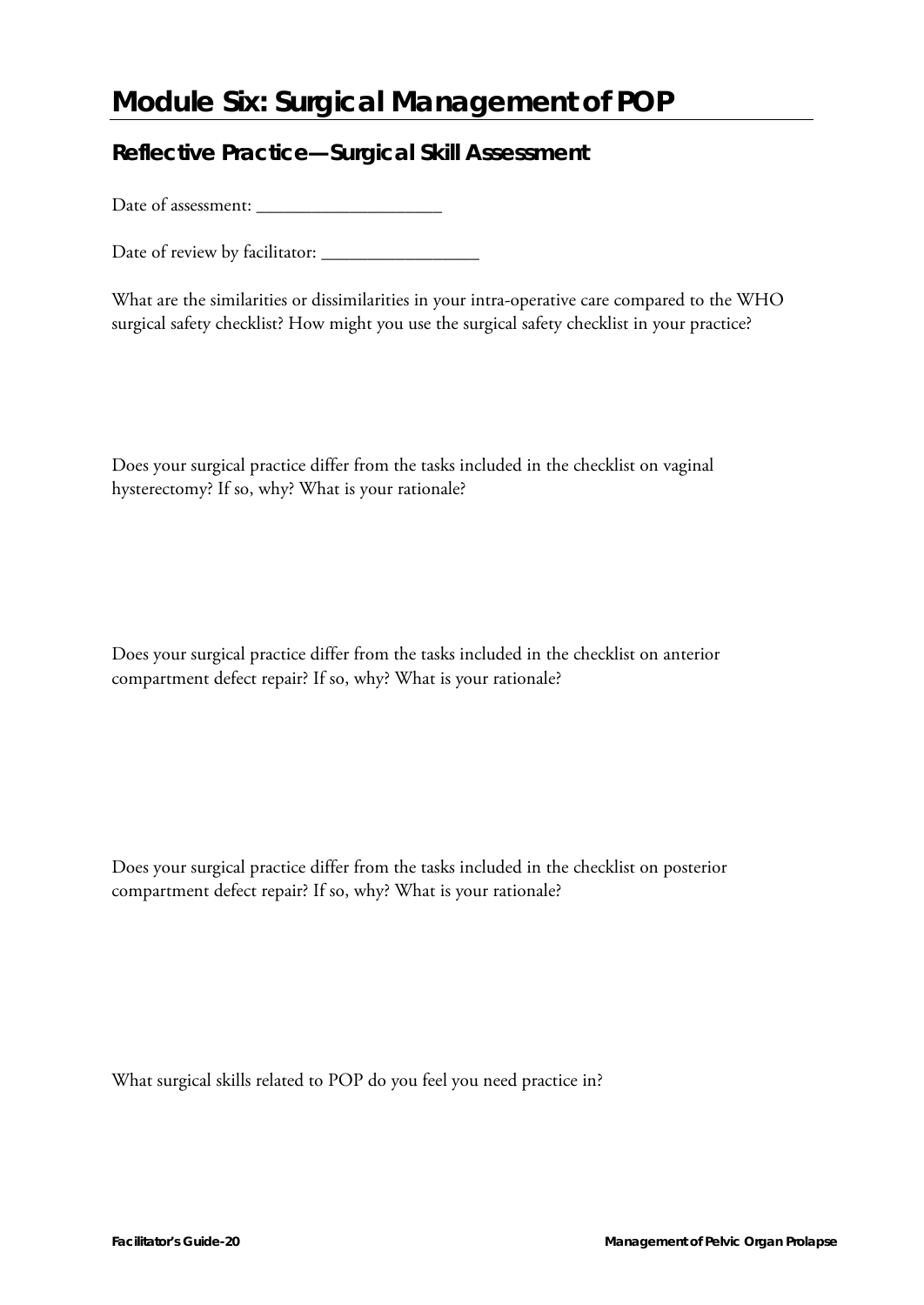# <span id="page-32-0"></span>**Module Seven: Post-Surgical Management and Follow-Up**

### <span id="page-32-1"></span>**Answer Key for Case Studies**

Objectives:

- To identify post-operative complications of intra-peritoneal hemorrhage
- To be able to manage hemorrhagic shock
- To be able to perform exploratory laparotomy, identify bleeding source, and correct it

### **Case I**

Mrs. A, who is 65 years old, underwent vaginal hysterectomy for POP. Eight hours following surgery she was found to be pale. Her pulse was 120/min and blood pressure was 80/40 mm of Hg. She had abdominal distension. Her vaginal pack was fully soaked with blood. Her urine output in the last 8 hours was 100 ml.

#### **Q1. What is your provisional diagnosis?**

**Intra-peritoneal hemorrhage** 

#### **Q2. What immediate management would you do for this patient?**

■ Management of shock

#### **Q3. What investigations would you do to come to your diagnosis?**

■ Hb, cross matching of blood, RFT, ultrasound/peritoneal tapping Results as follows:

- $Hb 5$  gm%, RFT WNL
- $\blacksquare$  USG fluid collection in the peritoneal cavity

#### **Q4. What is your definitive management?**

- Start blood transfusion
- Exploratory laparotomy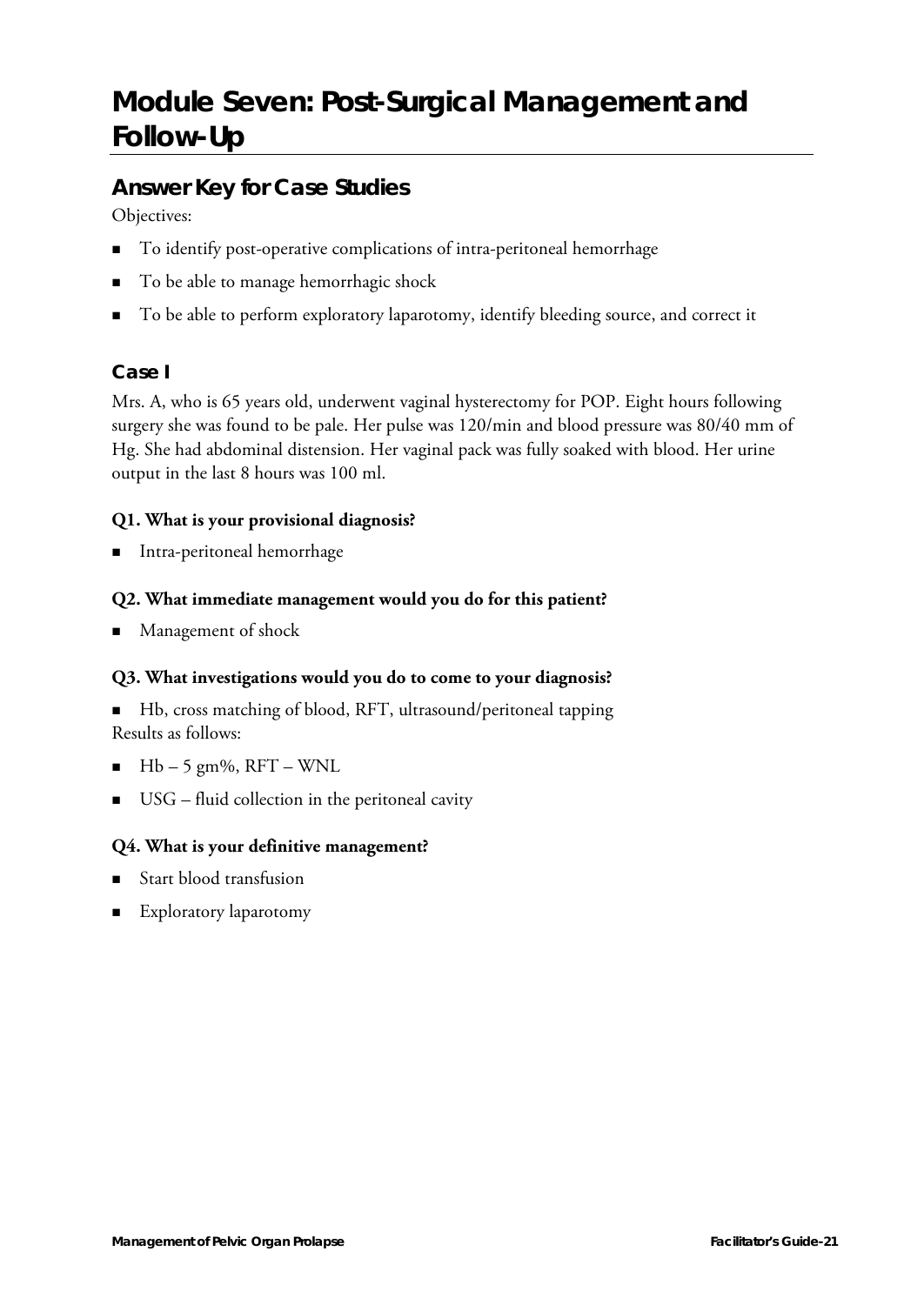#### **Case II**

Objectives:

- To be able to diagnose vaginal vault infection
- To be able to manage vaginal vault infection

Mrs. B, who is 50 years old, underwent a vaginal hysterectomy and pelvic floor repair two weeks ago. Her intra and immediate post-operative period had been uneventful. She has now come to the outpatient gynecology department with complaints of foul-smelling vaginal discharge and mild lower abdominal pain.

#### **Q1. What specific examination would you do of this patient?**

- **Vitals**
- Abdominal examination
- **Local examination**
- **Pelvic examination**

#### **Q2. What investigations would you send for?**

- $\blacksquare$  CBC (total count 18,000 cumm)
- $\blacksquare$  High vaginal swab for c/s
- **Ultrasound**
- Speculum examination (blood-stained purulent discharge)
- Vagina looked unhealthy
- Pelvic examination (revealed small, tender mass at vault)

#### **Q3. What is your clinical diagnosis?**

■ Vaginal vault infection

#### **Q4. How would you manage this case?**

- Broad spectrum antibiotic
- Betadine instillation and pericare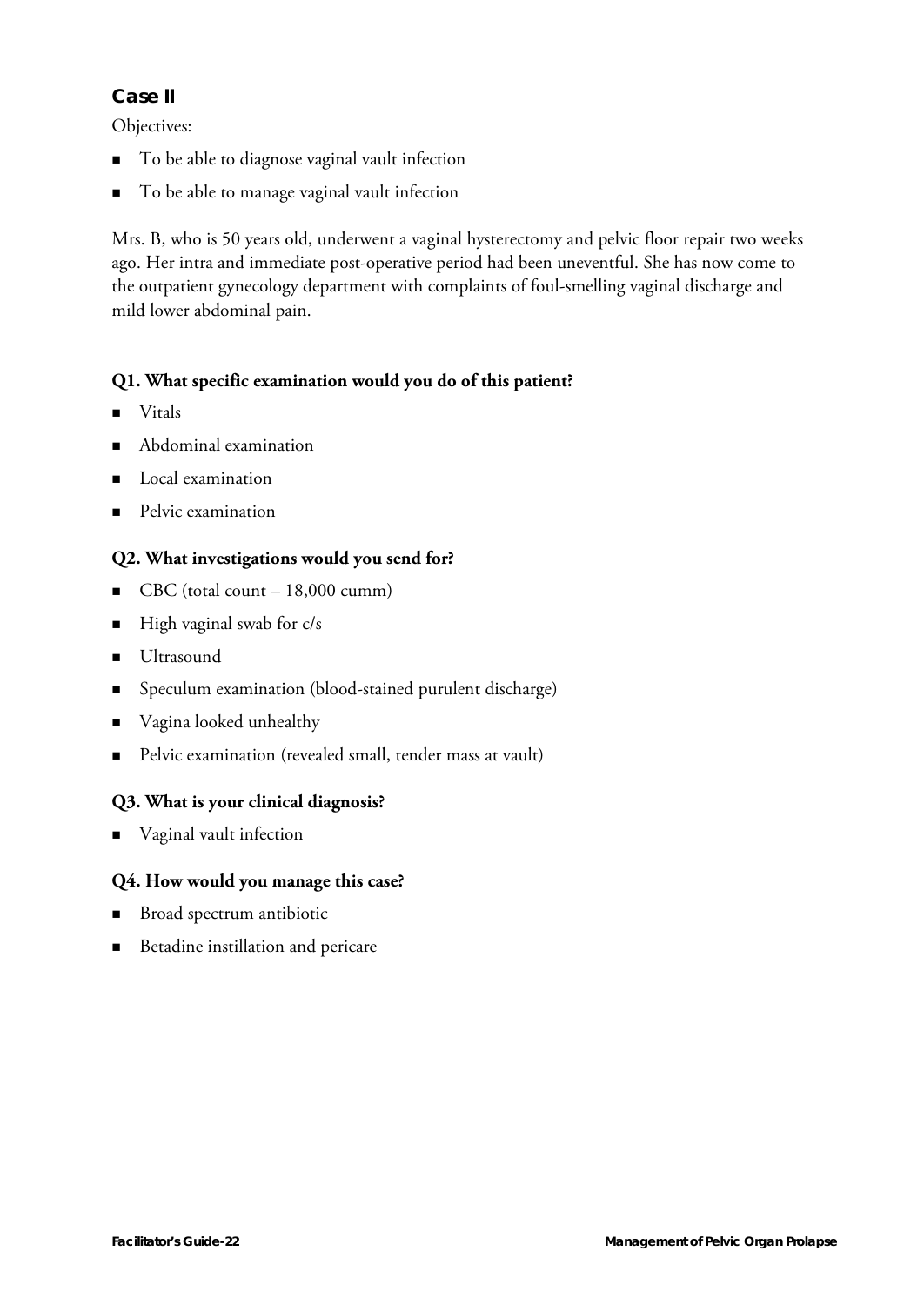#### **Case III**

Objectives:

■ To be able to diagnose vaginal vault prolapse

Mrs. C, a 50-year-old farmer, underwent vaginal hysterectomy and pelvic floor repair 6 months ago. She resumed her work two weeks after surgery. She started feeling something coming out of her vagina, which was more prominent while lifting heavy weight. With this complaint, she presented outpatient gynecology department. On examination, the apex of the vault was 3 cm below the hymenal remnant.

#### **Q1. What is your diagnosis?**

Vaginal vault prolapse

#### **Q2. What is the management for this condition?**

**Vault** suspension

#### **Q3. What precautions should be taken to prevent this condition?**

- **Pre-operative—proper evaluation**
- **Intra-operative**
- Identify enterocele and repair, McCall culdoplasty
- Post-operative—prevent vault infection
- **Proper counseling regarding timing of resumption of work**
- **Pelvic floor exercise**